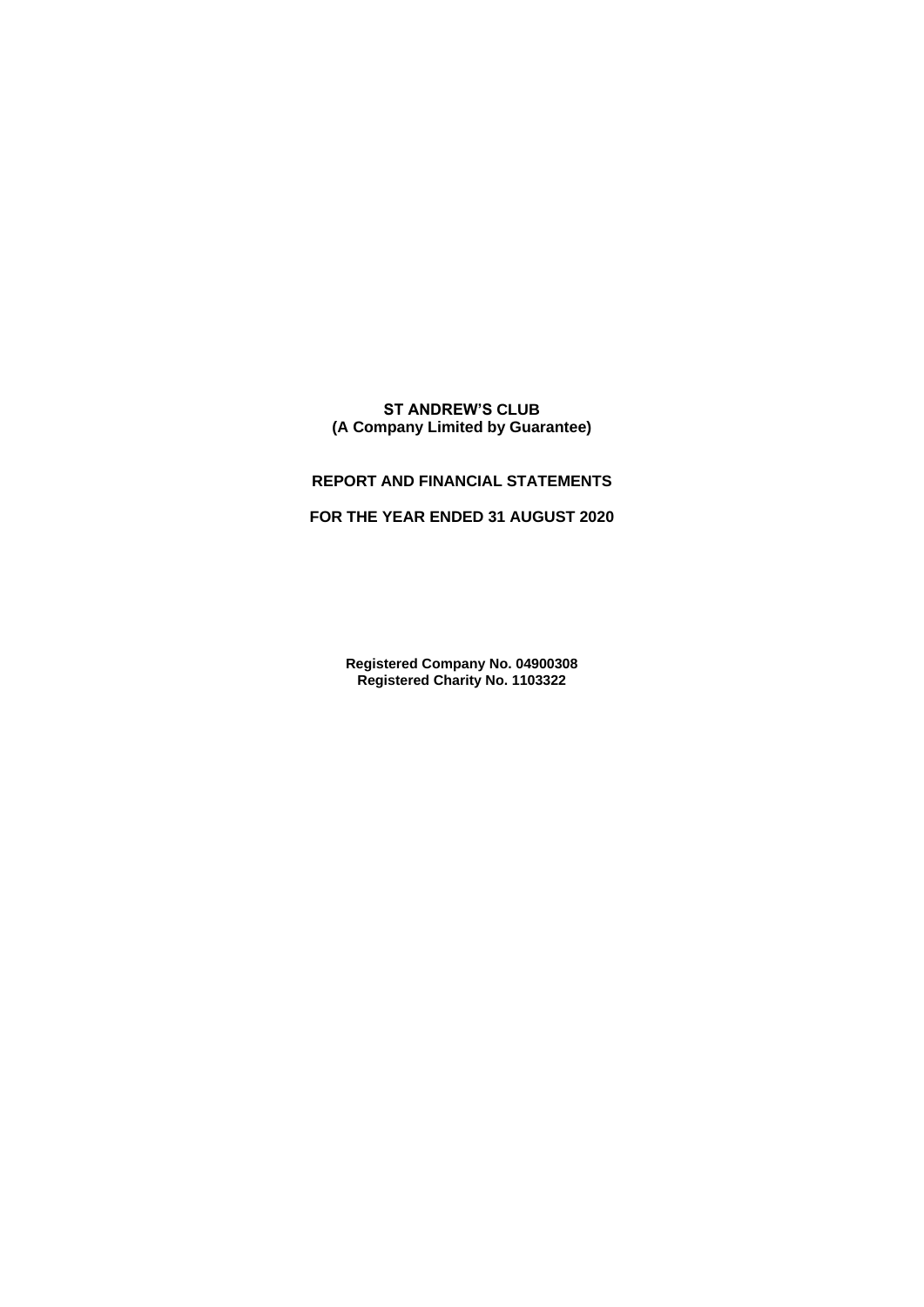# **CONTENTS**

|                                      | Page              |
|--------------------------------------|-------------------|
| Reference and administrative details | $\mathbf{1}$      |
| Mission statement and Chair's report | $2 - 5$           |
| Report of the Trustees               | $6 - 9$           |
| Independent examiner's report        | 10                |
| Statement of financial activities    | 11                |
| <b>Balance sheet</b>                 | $12 \overline{ }$ |
| Statement of cash flows              | 13                |
| Notes to the financial statements    | $14 - 26$         |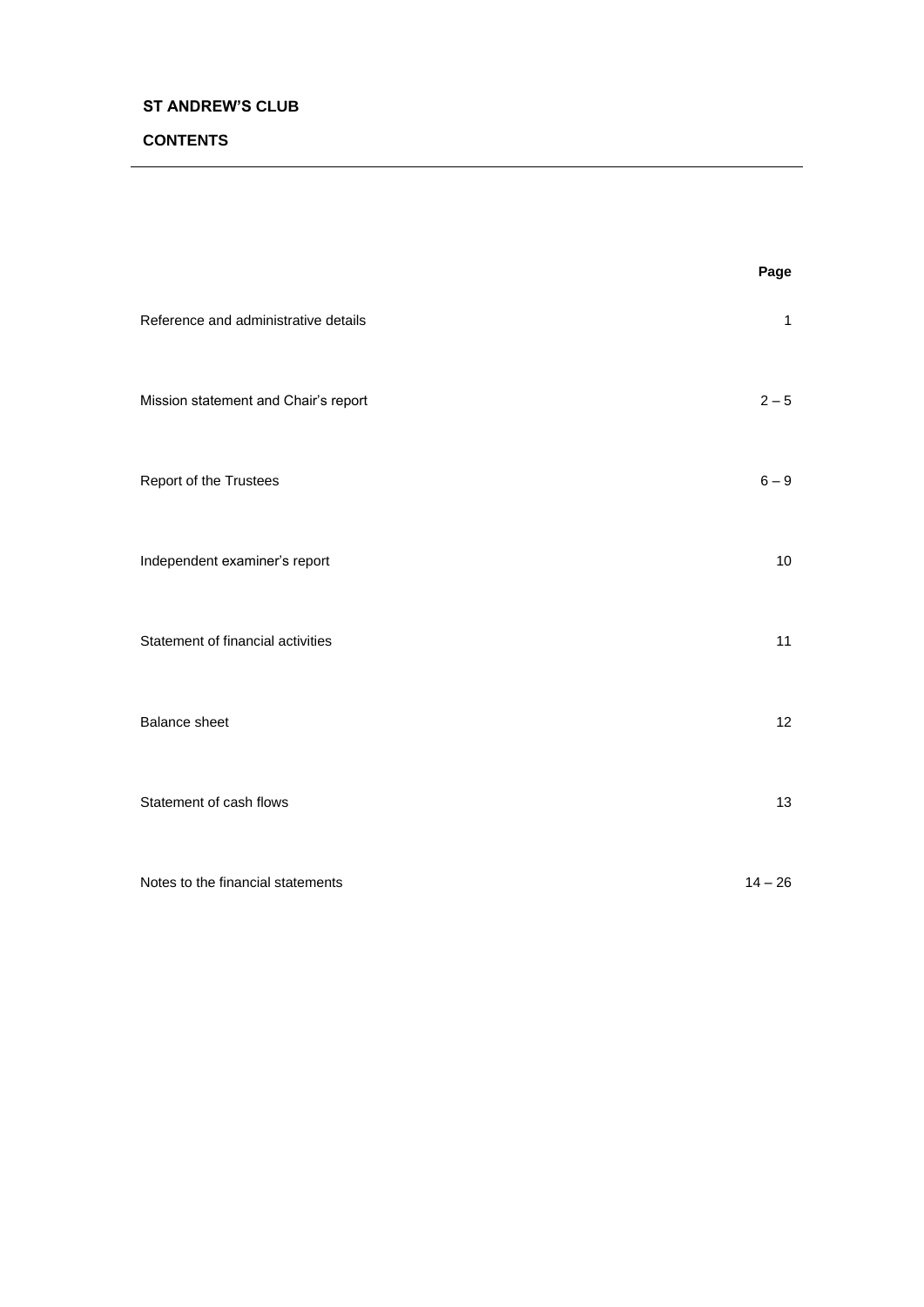# **REFERENCE AND ADMINISTRATIVE DETAILS**

| <b>President</b>            | The Rt Hon the Lord Strathclyde CH PC                                                                                                                                                                                              |                                    |
|-----------------------------|------------------------------------------------------------------------------------------------------------------------------------------------------------------------------------------------------------------------------------|------------------------------------|
| <b>Vice Presidents</b>      | Christabel Dimmock<br>Ray Mingay CMG<br>Peter Scott<br>The Earl of Selborne KBE DL FRS<br>Canon Christopher Tuckwell - deceased 26/06/20<br>Barry Walsh                                                                            |                                    |
| <b>Trustees</b>             | James Bardolph<br>Elizabeth Cuffy<br>Elizabeth Hitchcock<br>Stephen Oxley<br>Janette Parish<br>John Rhodes<br>Grazyna Richmond<br><b>Anthony Scott</b><br><b>Christopher Sweeney</b><br><b>William Underhill</b><br>Gregory Watson | Chair<br>Deputy Chair<br>Treasurer |
| <b>Advisers</b>             | <b>Bill Andrewes</b><br>The Lord Brooke of Sutton Mandeville CH PC<br>Major General David Burden CB CVO CBE<br>Lionel Hoare                                                                                                        |                                    |
| <b>Key Management</b>       | Annette Fettes - CEO<br>Sarah Nicholls - Youth Club Manager                                                                                                                                                                        |                                    |
| <b>Charity number</b>       | 1103322                                                                                                                                                                                                                            |                                    |
| <b>Company number</b>       | 04900308                                                                                                                                                                                                                           |                                    |
| <b>Principal office</b>     | Alec Wizard House<br>12 Old Pye Street<br>London<br>SW1P 2DG<br>Telephone: 020 7222 6481<br>Email: info@standrewsClub.com<br>Website: www.standrewsClub.com                                                                        |                                    |
| <b>Bankers</b>              | Barclays Bank PLC<br>Westminster Branch<br>2 Victoria Street, London SW1H 0ND                                                                                                                                                      |                                    |
| <b>Solicitors</b>           | Slaughter and May<br>One Bunhill Row, London EC1Y 8YY                                                                                                                                                                              |                                    |
| <b>Independent Examiner</b> | M Wilkes FCA<br><b>Azets Audit Services</b><br>2 <sup>nd</sup> Floor, Regis House<br>45 King William Street<br>London EC4R 9AN                                                                                                     |                                    |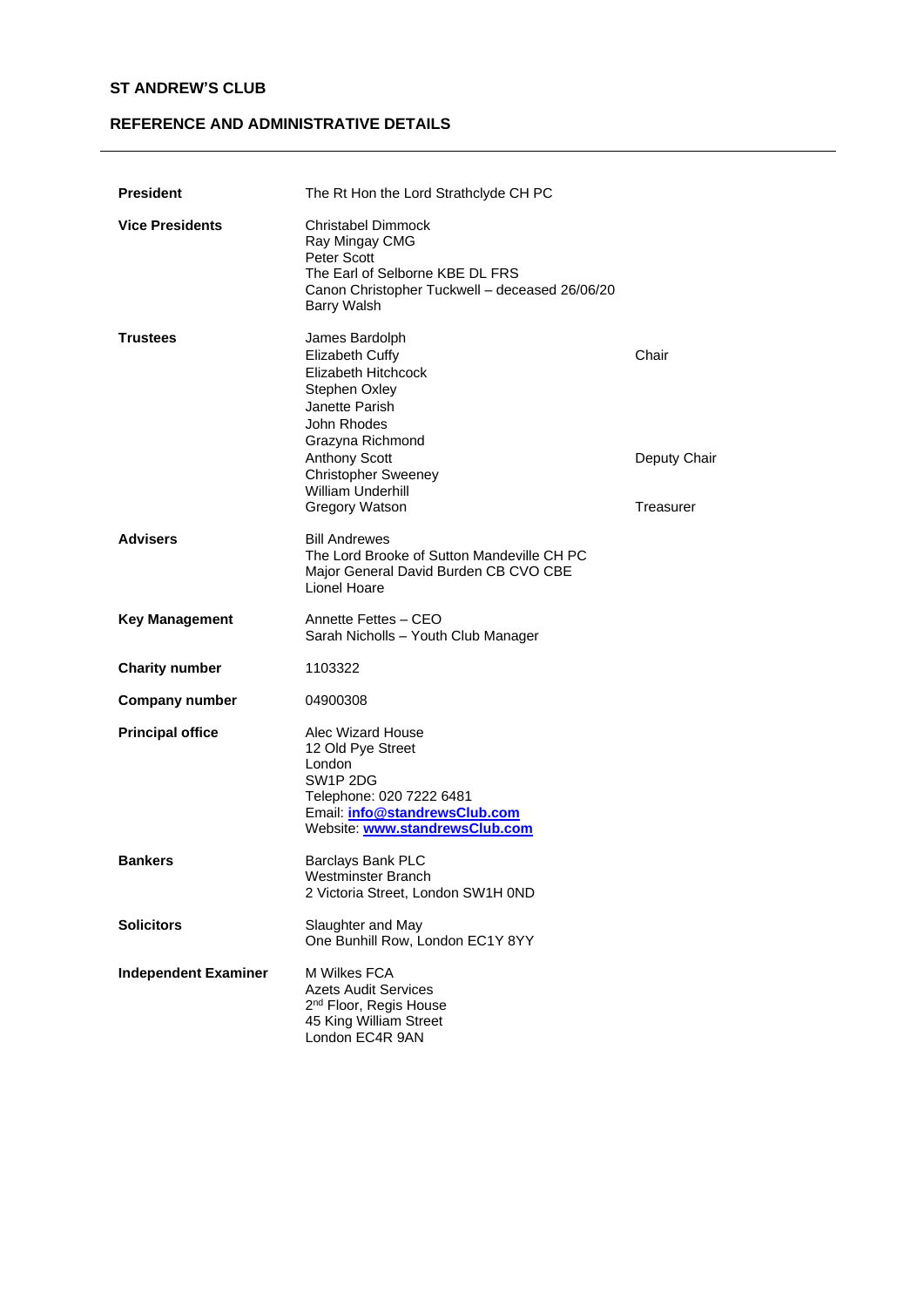# **MISSION STATEMENT AND CHAIR'S REPORT**

### MISSION STATEMENT

St Andrew's Club enriches young lives by providing young people of diverse backgrounds, from five to adulthood, with a safe, inspiring environment and an engaging programme of activities designed around the interests and needs of our members, in which to develop a sense of belonging, confidence, respect and purpose to help fulfil their potential.

### OVERVIEW OF YEAR

### **The Club's Membership and Programmes**

The Club is open to all, with members paying only a very modest subscription for the Club's own wide-ranging, full programme of activities, which until 18 March when the Club temporarily closed due to Covid-19, was offered to the children and young people who attend seven days a week: Senior Club Monday – Friday evenings; Junior Club on Monday and Wednesday evenings; 3 football teams fielded on Saturdays and Sundays. In addition, we hosted and ran programmes during school holidays through the day and into the evenings.

From 18 March – 20 July when the Club temporarily closed, we continued our mission to enrich young lives in Lockdown 1. Our 150 years of experience has taught us resilience and adapting to the times.

The Youth Worker team made check-in phone calls with members and their families and delivered activity packs to members and families in need. We developed "VirtualAndrew's" – a virtual Club which issued challenges to our members and built a varied store of content, with some 'mirroring' of our normal services, as well as some additions, including weekly cookery workshops, football training, fitness sessions, art classes and challenges. We reworked our website to include helpful links and content for members and parents, which we continued to update on our social media channels. We continued to support and develop our Youth Workers discussing all the exciting possibilities of content they could deliver and online training which helped with their own development as well as that of the Club. Much of this was through heavily collaborating with other youth organisations to share knowledge, ideas, best practice and digital training.

Particular successes include:

- Three Senior members began volunteering during 2019/20 as part of the Club's Youth Development Programme: William, 16 Mollie, 15 and Indie, 15. This identifies members 15+ to help as volunteers one evening each week to develop their practical skills progressing to paid youth workers. Guided by our senior youth workers, they can progress to paid junior staff through to full-time youth worker. 75% of youth workers were once members. The youth programme empowers members: they feel motivated in applying for jobs; more confident to take up a position of responsibility as well as developing their understanding of the world of work. The three Senior members enrolled on the Level 1 youth work course and attended Saturday study sessions until Lockdown 1, when the course was suspended until 20 July and resumed face to face. They all hope to be qualified by early 2021.
- Youth Worker Amina, 19, was successful in securing a full bursary place on the Level 2 youth work course. This course, which started in February, continues to be remote until the end of the course. Amina hopes to be qualified by early 2021.
- Our youth workers support members' individual development and work closely with the Bessborough Family Hub and the Integrated Gangs and Exploitation Unit to 'mentor' vulnerable young people and engage them in Club activities. Several have now become regular members of both Senior and Junior Club.
- The creative music programme continues to flourish with Club member Ruby, 15, selected to attend the 15 week 'Collective Music Programme' from February to June 2020 - an incredible journey through artistry which would have culminated in a live performance. Last year's members Scarlet, 15 and Malachi, 15, were proud to continue their involvement as mentors. Ruby went to 4 sessions before it was cancelled due to Covid-19, but continued to engage online practising lyrical writing skills. Ruby developed a solo song plus a collaboration song ready for the next stage in the Club's Recording studio.
- The weekly Photography Club is a brilliant outlet for young people to develop their imagination in a constructive way, as well as building up their entrepreneurial and soft skills in readiness for employability. St Andrew's Club Photography course introduces local young people to photography, both theory and practice – in the Club and out and about in local London. Since September 18 young people have taken part in either the Beginners or the Intermediate groups, both in the Club and virtually. Of the 18 young people who have been on the course, 4 have special educational needs ranging from ADHD to autism.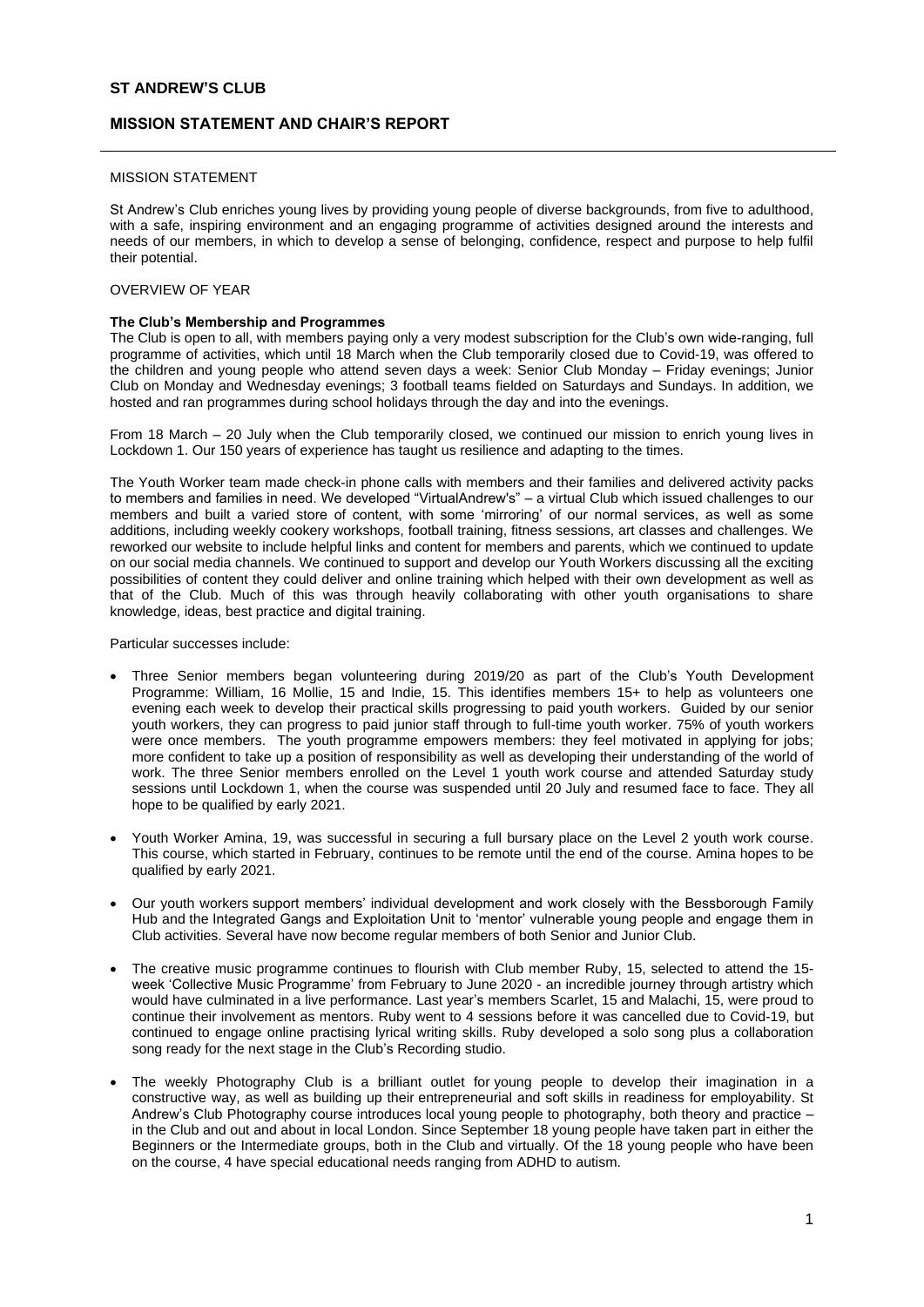# **REPORT OF THE TRUSTEES**

### **The Club's Membership and Programmes (continued)**

- To further expand members' experiences we collaborate with local businesses. For the fourth year the partnership was renewed with the Society of Motor Manufacturers & Traders (SMMT) to run an ongoing<br>Greenpower Project from February 2020. SMMT engineers and STEM Ambassador, volunteer SMMT engineers and STEM Ambassador, volunteer Roy Duffin MBE of the Royal Electrical and Mechanical Engineers were ready to begin the programme with 6 more members about engineering and technology by designing their own kit electric car and taking part in more Race Days when Covid-19 put the programme on hold.
- The Club runs two football teams: U11s and U14s, who train and play matches weekly. We also have a girls' team who train on Wednesday evenings and take part in friendly matches as they are a mixed age group. Youth Worker, Stacey, successfully completed the FA Level 1 just before Lockdown 1 but along with the other football managers kept in touch with the team virtually and picked up the physical training from mid-July when the Club re-opened. Youth Worker David, who manages the U11s put out weekly training videos for his team during Lockdown 1, which were looked forward to by all team members.
- Girls' boxing remained strong in the Club until February, led by youth worker Tom Harper, who won the Westminster Active Coach Award in November 2019. He is truly an Active Coach - football manager, boxing coach, fitness instructor and all-round inspiration to so many young people. Tom joined St Andrew's Club as a boy, volunteered and became a youth worker, benefiting from the training and opportunities provided by the Club. Tom uses his sporting connections and volunteers his time to added inspirational trips to the provision, including sparring sessions at amateur boxing Club, Fitzroy Lodge, as well as taking members to a boxing match at the Copper Box at Christmas 2019. This group is a great example of female empowerment and cultural integration, things we encourage at the Club, and they continued to demand 1:1 and groups of 6 fitness sessions with Tom outside in parks during Lockdown 1.
- Our partnership with the charity Snow-Camp continues to flourish. Through Snow-Camp's unique combination of snow-sports and life-skills, Club members who take part grow in confidence and self-esteem, develop as individuals and make positive choices for their lives, particularly towards careers in the snow-sport industry. Since September 2019 eleven St Andrew's Club members aged 17+ worked their way up to the Graduate programme spending 6 weekends in October - December 2019 developing snow-sports skills with qualified instructors at Hemel Snow Centre. Six of those progressed to the 8-day Excel programme which should have been from Feb-April 2020 including a week in a ski resort. However, this was put on hold and training continued remotely. From August 2019 Amina (19) was chosen for the 2019-20 Apprenticeship programme and over the year has worked at both Ski World, Ravens Court Park and Ski Easy, Chiswick, whilst continuing her youth work with St Andrew's Club two nights each week.
- Our Summer Project ran physically from 20 July 14 August providing, a varied programme of creative, educational, recreational and sporting activities at the Club, adapted to meet hygiene and distancing guidelines. Following the National Youth Agency's guidelines, we had small 'bubbles' of members in split age groups (5-9 yrs; 9-12yrs and 13yrs+) to allow us to engage as many young people as possible. 63 members came at different times and used different parts of the building, as well in our neighbour's building: St Matthew's School. We fed every member who took part in the Summer Project, thanks to funding from the Kitchen Social. And special thanks to John Lyon's Charity for funding the Junior Club Summer Project – a St Andrew's Club first!
- With regret our May 2020 Youth Development Team four-day residential to an outward-bound centre in Wales was postponed, due to Covid-19. A replacement date of April 2021 has been provisionally booked. Thanks to funding from the Peabody Community Fund, managed by the London Community Foundation, who have been flexible in when the funding can be spent.
- The Club's long-standing annual Presentation Evening looked slightly different this year. Due to Covid-19 social distancing and the fact that the Club had been physically closed for much of the year, Youth Club Manager, Sarah and her Deputy, Adrian, who usually give out over twenty awards, this year decided to make just four important awards to members who had shown outstanding commitment both before and during Lockdown. This scaled down mini Presentation Night was held on 14 August, the last day of the four-week Summer Project. Awards were made to Yusra - Intermediate member of the year; Mollie - Club Girl of the year; William - Club Boy of the year and Edson – Staff member of the year. For the first time in as long as anyone can remember, an award was made to a member of staff who has gone above and beyond their regular youth work. Edson Rabole was awarded this trophy for his incredible amount of hard work and dedication this year. During Lockdown 1 he did exceptional voluntary local outreach work, before running the Junior Club Summer Project and taking over the Club's football duties as Head of Football from September. Details on the other awards can be found on the website: www.standrewsclub.com.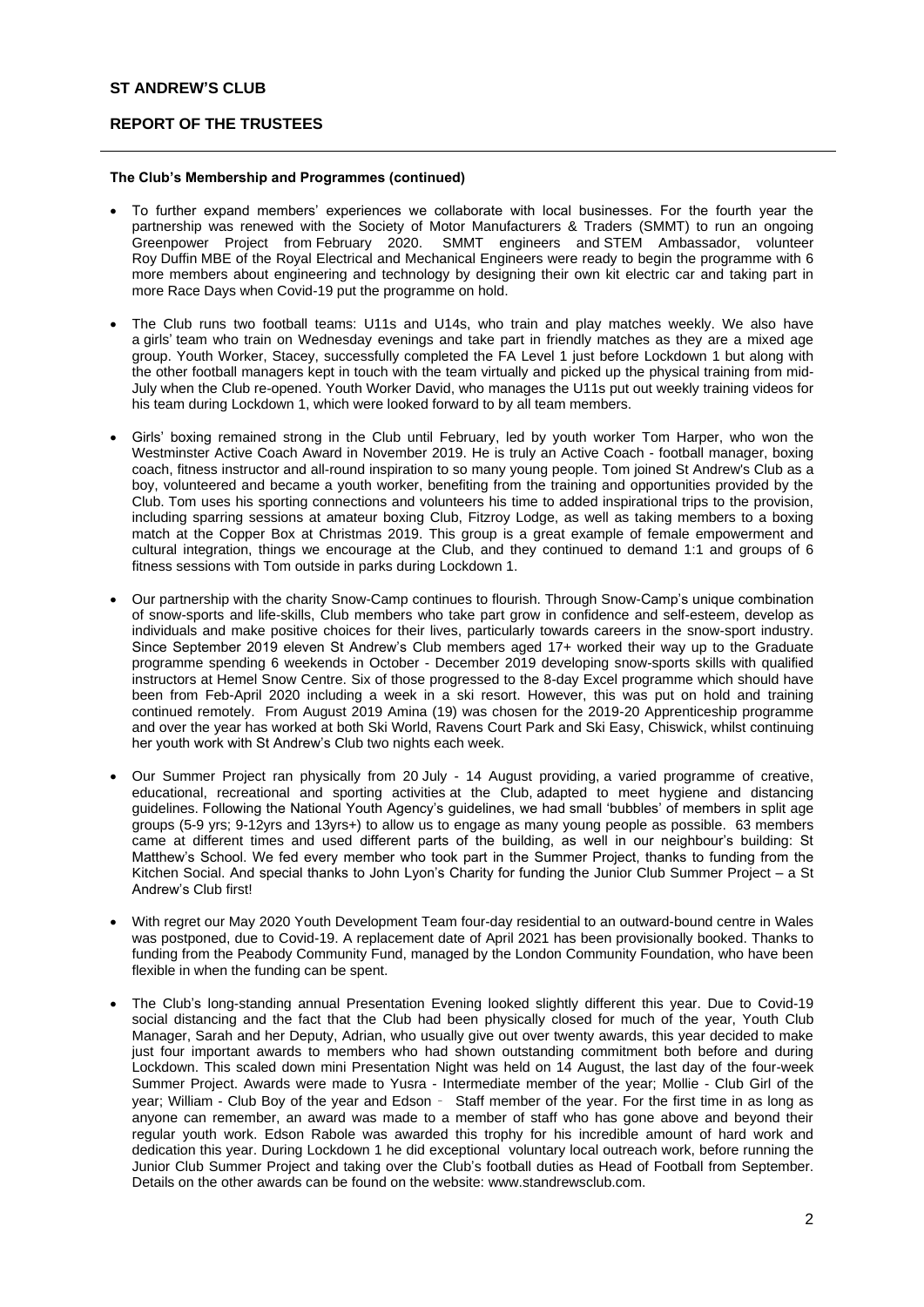# **REPORT OF THE TRUSTEES**

## **The Club's Membership and Programmes (continued)**

• We believe prevention is better than cure and address topical issues that affect members' lives through workshops. Throughout the first part of the year we held regular discussion workshops delivered by both inhouse and by external providers, for members aged 12+, including a talk from Captain Jake Ardley who spoke to over 20 members who listened to his story of how much he had achieved after joining the army with a BTech in music. The Integrated Gangs and Exploitation Unit delivered an informative session at the Club to 20 members, aged 12 to 17 about the dangers of gang culture. From January 2020 the Club introduced a 'Topic of the Week' – including the bushfires in Australia; the merits of Love Island; 'Find your Brave'; Black Lives Matter and raising awareness of and support for mental health.

Last year there were 559 members registered.

In 2019/20 Senior Club membership aged 8-17 (due to Friday Night Club starting at aged 8) was 481 (308 male; 173 female). Male membership is traditionally higher, particularly because of our longstanding football programmes and Gym membership. We continue to introduce and champion activities that appeal to all genders, including female boxing and football, both of which remain strong. Overall membership is lower this year, largely due to Covid-19 and the restrictions this placed on our delivery and our ability to open all parts of the Club's facilities.

Total Senior Club attendances, including Gym membership of 140 members, for the year were: 8,572 – 3,876 attendances down on last year. Again, we attribute this to the restrictions placed on our service due to Covid-19, particularly for our Summer Project, for which attendances were less than a quarter of the previous year, mainly due to the limited numbers of members we were allowed to welcome. Our Gym attendances were also greatly down due to the Gym being totally closed from end March until the new year began on 7 September 2020.

The Junior Club membership totalled 78 members, 35 female and 43 male - an increase of 29 on last year. To help increase our membership this year we ran a minibus collect/drop off service in January 2020. This was based on parent feedback and was a success until we closed in March due to Covid-19. We also ran Junior Club holiday provisions for the first time this year which provided much needed childcare/respite for parents, and which helped generate new membership.

Over 73% of our Junior and Senior Club members come from Westminster and over 69% live in social housing. We pride ourselves on having no defining affiliations with members representing a wide range of religions. ethnicities and backgrounds regularly attending the Club.

### **Club Building**

We are fortunate to own the freehold of the Club building. This allows us to maximise the use of our Club space when it is not in use for our members through rentals to other organisations, both long term (St Matthew's School, a performing arts school, a karate Club, SW1 Fitness, 'One You' and The Supreme Court football sessions) as well as one off bookings.

The disadvantages of owning the freehold are the regular maintenance bills. This year, urgent works included:

- The replacement of the Social Area flooring. Thanks to funding from the Rose Foundation and the Edward Harvist Trust.
- A new air conditioning unit in the Studio. Thanks to funding from the Westminster Ward Budgets (Churchill, St. James's, Tachbrook, Vincent Square and Warwick wards).
- A new security door with video entry system, funded from our own reserves as a priority project for the safety of users of the building, and enabling Covid-19-secure numbers accessing the building to be limited.

The Trustees have formed a Sub Committee to continue considering possibilities of maximising income from our freehold building, whilst improving our community offer, particularly now the Club's integrated accommodation on the roof has been vacated. We have been privileged to have received pro-bono support from William Edwards and his team of architects, as well as a number of building consultants, pulled together by Grosvenor Estates, to work on feasibility, with a view to submitting a pre-planning application in due course. However, our priority is to keep the vital Club provision here locally in Westminster in our own premises, whilst ensuring any development is safeguarding-compliant.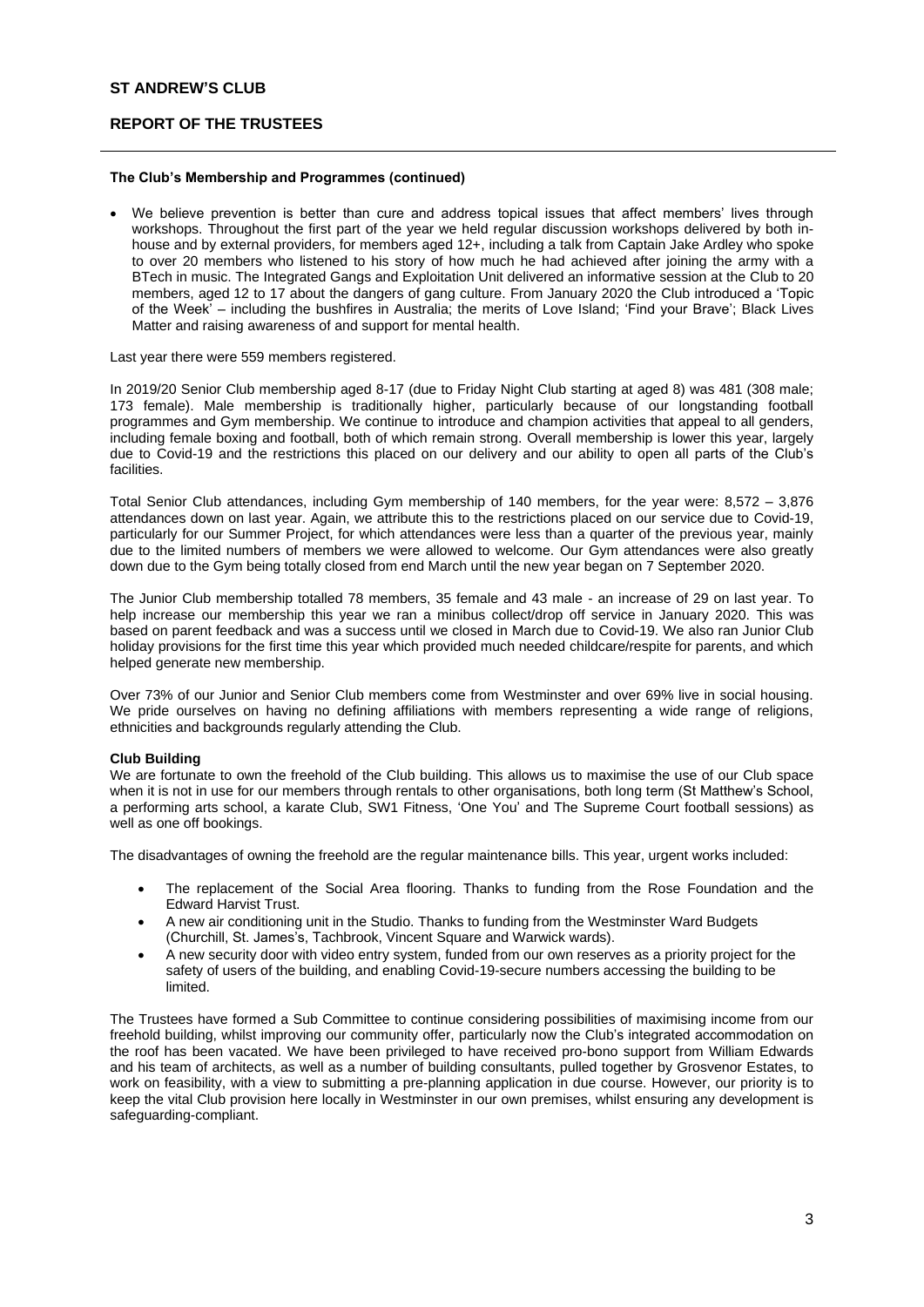# **REPORT OF THE TRUSTEES**

### **The Club's Management**

With regular updates to the Trustees, Annette Fettes, Chief Executive, working closely with Sarah Nicholls, Youth Club Manager, continues to lead the Club ensuring income targets are met, expenditure is managed, governance and compliance are maintained to provide a wide-ranging youth provision for our members in a building which is fit for purpose. Through the unprecedent months of Covid-19, the priority has been on the health and safety of staff, members and hirers/users of the building, completing thorough Risk Assessments and implementing Covid-19 precautions.

The Trustees took part in an Organisational Strategy Review day on 11 September 2020, led by Annette Fettes and facilitated pro bono by David Kelly, an organisational consultant. The vision was endorsed: 'Enriching young lives' and a business plan with KPIs was developed.

#### **Fundraising and Financial Outlook**

The funding climate remains tough and competitive, and Covid-19 has added much uncertainty to the planning of fundraising events, the consistency of our venue hire for rental income and the long-term value of funders' investments. However, due to focused efforts from staff and Trustees, loyalty and flexibility from our many longterm hirers, and thanks to the extraordinary generosity of funders old and new we were pleased to end this difficult year with approximately three months' unrestricted reserves which is in line with the guidance criteria from the Charity Commission.

I would like to thank our loyal and regular supporters, as well as those who are new to the work of the Club, for their invaluable financial assistance in helping us raise the necessary funds to finance our operating costs. Particular thanks go to those supporters who make regular and reliable unrestricted gifts, which contribute to our financial stability and long term, dependable income. Our annual membership is evidence of the great need for the Club in the local area, when other local youth provision is uncertain. We are not a commercial organisation, and only ask members for a small 50 pence an evening contribution to encourage a sense of 'ownership' and pride in the Club itself. We are a vital community asset, showing understanding and empathy to our young people, helping members and their families with a wide range of issues, as well as lending out our minibus to community groups and local families in need of a respite break.

A growing income stream has been developed from renting out space at the Club to hirers and enabling Personal Trainers to train their clients in the Gym. Both were hit hard from March, but with diligent risk assessments, Covid-19 mitigations and agreements with all hiring parties, we were able to re-open the premises from the end of July 2020 and the Gym from the beginning of September 2020.

A structured income generation plan was developed which continues to build on the relationship with many of our key previous funders, as well as developing new income streams, including support from local businesses and individuals, increasing the number of regular givers to provide a valuable and reliable form of income and developing third party fundraising events to generate sponsorship income. We are delighted that Forsters LLP, a leading Mayfair law firm and Blue Orchid Hotel Group, part of Global Hospitality Services, continue to support the Club as their charity partner. We continue to remind supporters of the importance to the Club's long-term sustainability of giving a gift in their will and were touched and honoured to receive a gift in the will of Miss Rachel Whittaker, local resident, former Councillor and long-time supporter and champion of the local SW1 community.

Our supporter communications continue to include The Chronicle three times a year, an e-newsletter six times a year and regular social media activity. Supporter communications preferences are adhered to via our cloud-based database, which also helps us maximise donor support and continuity.

We are pleased that friends of the Club have created the John Scott Fund, an independent fund with a particular mission to provide a degree of long-term financial security to the Club. The fund is a segregated account held within the Master Charitable Trust of Messrs Hoare Trustees (part of Hoare's Bank). Supporters can subscribe to help prepare for the Club's long-term sustainability. The ultimate intention is to grow this fund to also generate income from the preserved capital to enhance the Club's core activities and facilities.

#### **Key events during 2019/20**

*Yuletide Comfort and Joy* - Christmas Carol Concert – 5 December 2020. This successful community fundraising event, raising nearly £4,000, was organised by, John and Glynis Billett. who are wonderful St Andrew's supporters and local residents, with sponsorship from Knight Frank and Blue Orchid Hotels. The programme included: world class jazz singer Elaine Delmar, award winning Royal Academy of Music Connaught Brass Quintet, the Civil Service Choir and British broadcaster, Sue Lawley OBE. The renowned and talented Noel McCalla performed with Club member Scarlet, 15.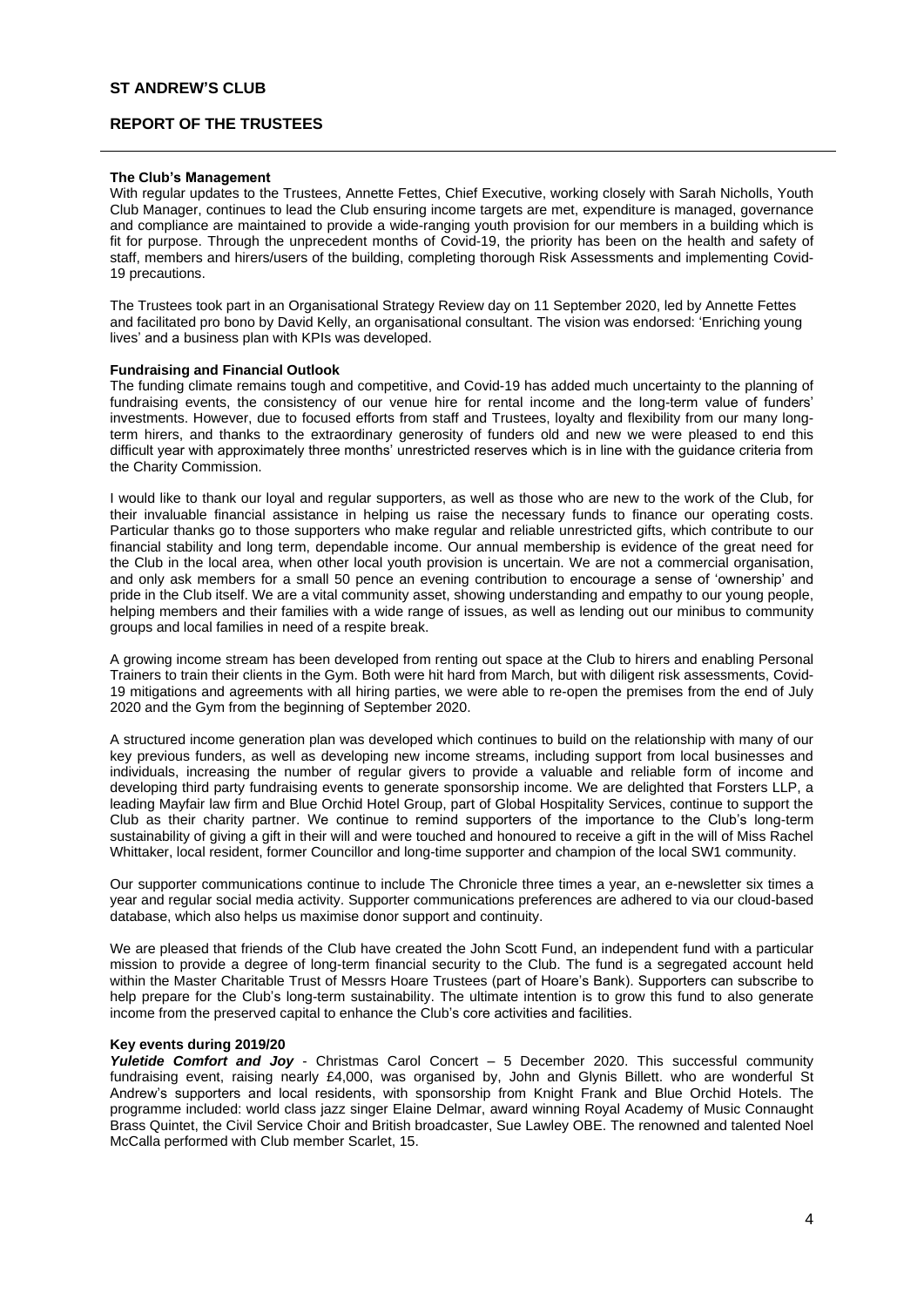## **REPORT OF THE TRUSTEES**

## **Key events during 2019/20 (continued)**

By taking part in the annual *Big Give Christmas Challenge* in December 2019 we were able to fund the Junior Club from January 2020. Fifty-seven donors had their donations matched by the generous pledges from the Gledswood Charitable Trust, The Childhood Trust and four individual donors, raising a grand total of £22,651, including Gift Aid. This project is so important as Junior Club provides a stepping stone for local young people aged 5-9. The twice weekly Junior Club helps along the way of independence, friendships, learning new skills in a safe and secure environment. For over 14 years the St Andrew's Junior Club's trained staff and changing programme of activities has provided a feeder to the Senior Club. Following requests from parents 2020 saw the introduction of a free pick-up and drop-off minibus service.

*President's Reception* – 12 March 2020. Despite the growing coronavirus worries, 50 guests turned up for the annual President's Reception, and what was a wonderful, final 'hurrah!' before all the closures began in earnest. Lord Strathclyde spoke warmly of the Club and its work and our guest, the Lord Mayor of Westminster, Cllr Ruth Bush, highlighted the importance of St Andrew's Club to the Westminster community:" There is knife crime, there is gang crime, there is gun crime. All of those things are deeply, deeply troubling and disturbing, and a place like St Andrew's Club makes it possible to draw people away, who are at risk of being drawn in".

By taking part in the first Champions for Children Big Give Challenge in June 2020 we were able to raise valuable unrestricted funds, helping us to continue delivering our provision against the uncertainties of Covid-19. Fortyeight donors had their donations matched by a generous pledge from Forsters Charitable Trust and The Childhood Trust, raising a grand total of £21,937, including Gift Aid. This project was vital to help us support our members, their families and our community through a varied programme of activities and, in response to Covid-19 Lockdown, an evaluation campaign to establish need, a strong virtual provision for members and advice to families.

#### **Going concern and Covid-19**

The Trustees have also considered the impact of the Covid-19 pandemic on the future viability of the charity. Since the end of March 2020, the charity's activities have been seriously curtailed with our face-to-face youth provision much reduced and delivered virtually as much as possible during Lockdown periods. However, to respond to the continued need from our members, flexibility from staff to deliver differently and adapt has been exceptional and support from funders has been strong. Consequently, the Trustees have a reasonable expectation that the charity will have sufficient funds to continue to meet its liabilities as they fall due for the foreseeable future and therefore have prepared the financial statements on a going concern basis.

The Club has done extraordinary work this year in facing the exceptional challenges of the Covid-19 pandemic. The achievements and individual initiatives in this report show what a vital resource St Andrew's is in such a difficult time for many local families I am grateful to all our supporters, and fortunate to have such a strong and committed Trustee board. All of us feel privileged to be involved with such an amazing management, staff and volunteer team. They are the people who make St Andrew's such a great youth Club, enriching young lives, for all its members and our whole community.

 $E$ ligabet $\leq$ Ci

………………………..….. **Chair** Elizabeth Cuffy Date: 25 January 2021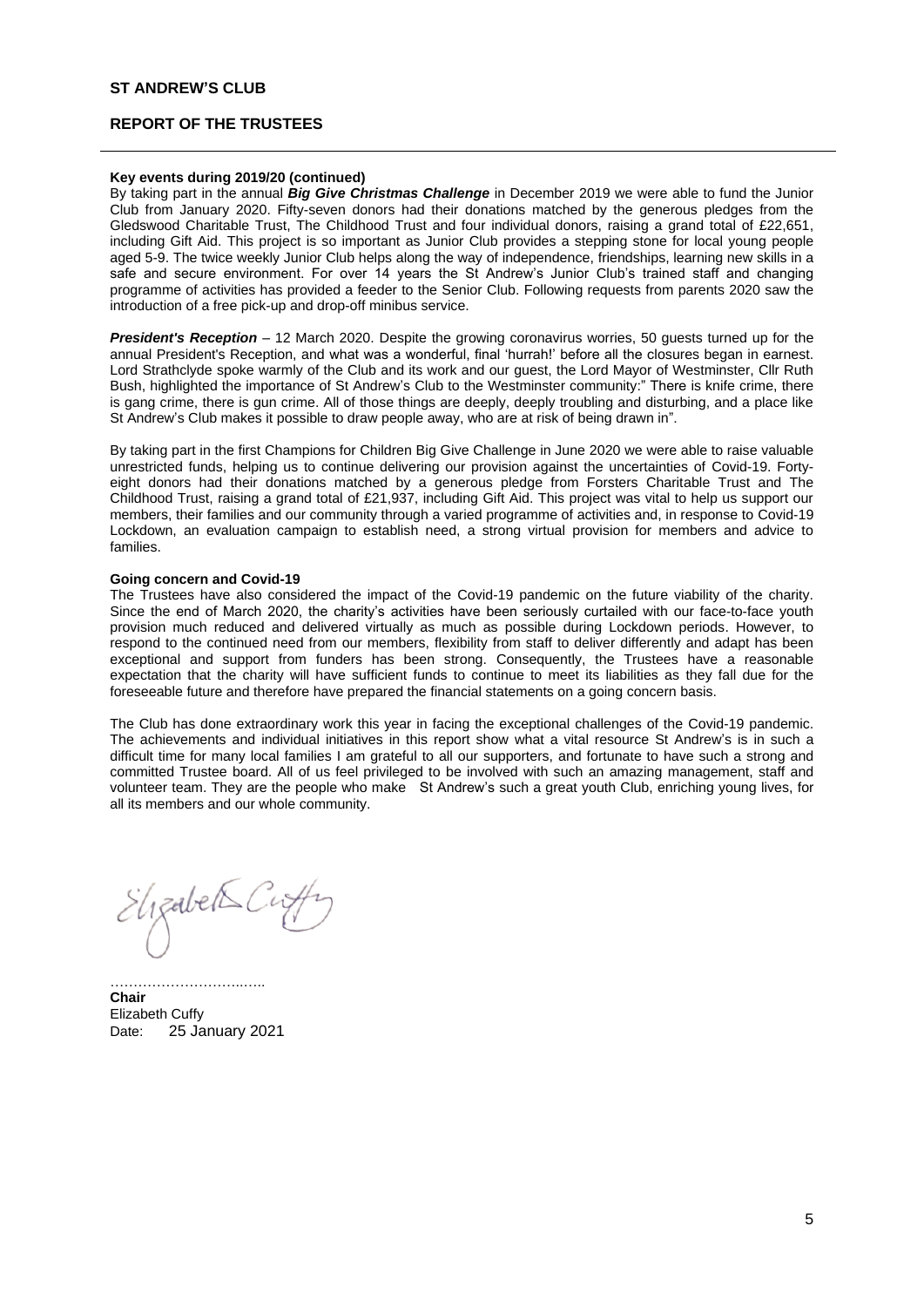## **REPORT OF THE TRUSTEES**

The Trustees present their report and financial statements for the year ended 31 August 2020. The Trustees have adopted the provisions of the Statement of Recommended Practice (SORP) 'Accounting and Reporting by Charities' (FRS 102) in preparing the annual report and financial statements of charitable company.

The financial statements comply with Charities Act 2011, the Companies Act 2006, the Memorandum and Articles of Association, and Accounting and Reporting by Charities: Statement of Recommended Practice applicable to charities preparing their accounts in accordance with the Financial Reporting Standard applicable in the UK and Republic of Ireland (FRS 102) published on 16 July 2017, as amended by Bulletin 1.

#### **Objectives and activities**

#### **History**

The Club was founded in November 1866 in Market Street, Soho to provide hostel accommodation for young men who had come to London in search of employment.

The Club's premises were destroyed during the Blitz, and after the war, the Club raised fresh funds and moved to premises in Great Peter Street. In September 1984, following expansion, the Duke of Edinburgh opened the Club's current purpose-built premises in Old Pye Street in which the Club holds the freehold interest.

#### Object

The objects, as set out in the Club's Memorandum of Association, are to promote the mental, physical and spiritual well-being of young people resident or working in the City of Westminster, and the neighbouring district by the provision of a social, educational and sports Club.

The Club provides an evening Club, external residential opportunities and regular weekend sporting activities.

The Club encourages young people from all backgrounds to participate in structured programmes in an environment that engenders personal responsibility, self-respect and respect for others.

#### **Achievements and Performance**

The Club's activities, achievements and performance for the year ended 31 August 2020 are set out in the Chair's Report.

### **Financial review**

The Club is not endowed financially and has to annually raise finance from external sources to fund its general operating running costs to remain open and to be staffed.

The financial year to 31 August 2020 has proved successful for the Club. It has raised significant funds from its very supportive sponsors and donors but it also controlled expenditure. The result was that the Club had net assets of £443,347 as at 31 August 2020 of which £183,158 were tangible fixed assets. This was a good performance against the backdrop of a challenging fundraising environment and the effects of Covid-19. The surplus for the year of £85,895 reflects, to a greater extent, the incredible support of our funders and donors as well as reduced expenditure due to months of Lockdown and reduced number of programmes at the Club. This surplus will help offset the deficit of last financial year due the Club's major management restructure. We were pleased not to have had to furlough any staff. All part-time youth workers were given the opportunity to work during the Covid-19 Lockdown months, either preparing or delivering content for "VirtualAndrew's" or undertaking relevant e-training.

The transactions and financial position of the Charity are set out on pages 11 and 13 of the financial statements. The activities of the Club in delivering its charitable objectives are detailed in the Chair's report. Some details on income and expenditure and reserves policy are set out below:

### 1. Income:

The Club's total income for the year was £534,404 which was a decrease from £536,081 achieved in 2018/19. This figure included (a) £491,678 (2018/19: £464,611) received from numerous charitable trusts, other grant giving charities and individuals. Note 2 lists those donors (other than those that have requested to remain anonymous) who have given more than £3,000 during the year. 2019-20 saw a renewal of funding from some key supporters, to whom we are extremely grateful; (b) £32,762 (2018/19: £43,941) received from charitable activities during the year and (c) £9,964 (2018/19: £27,236) from other sources including fundraising events, rental and trading activities.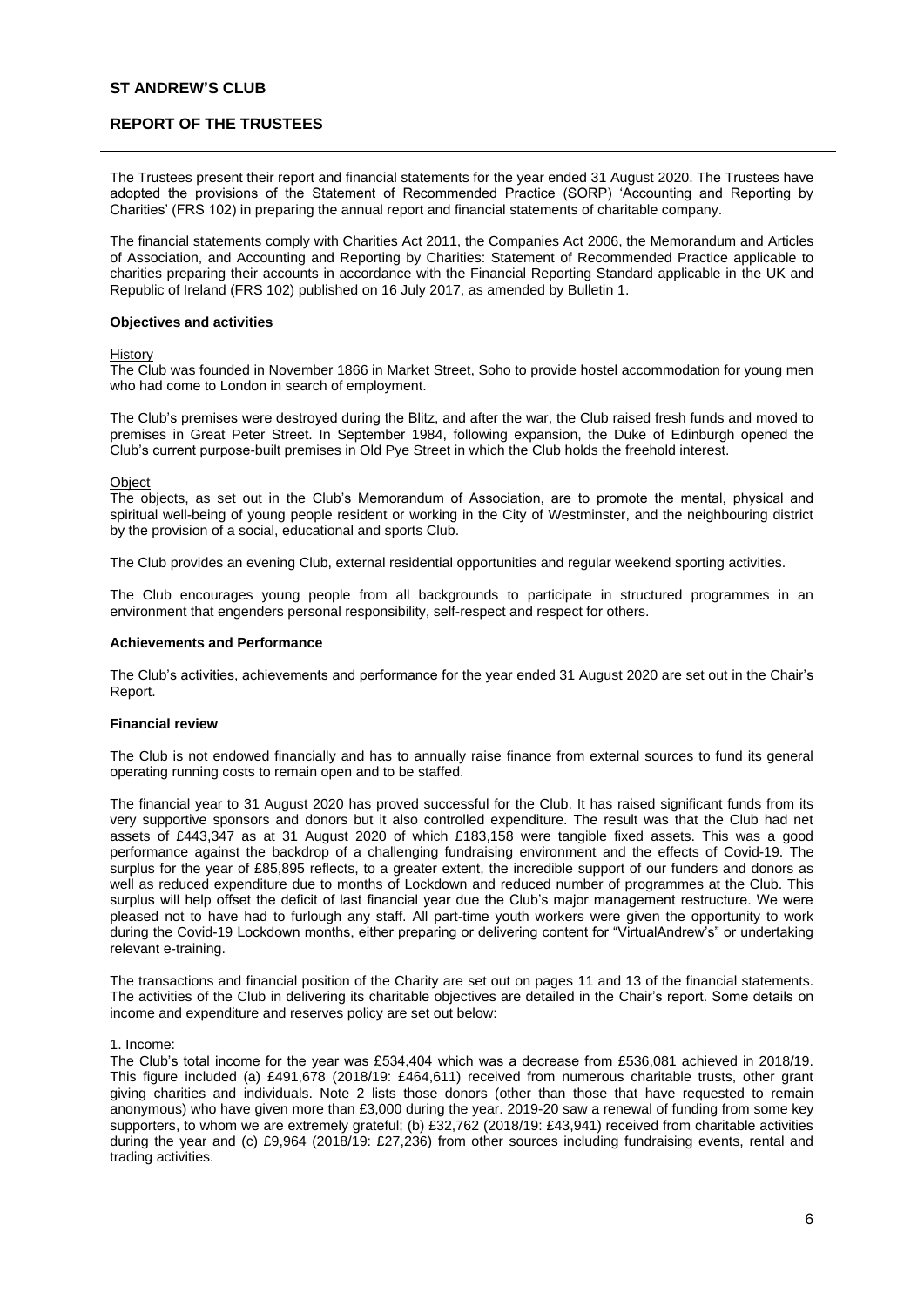# **REPORT OF THE TRUSTEES**

### **Financial review (continued)**

#### 2. Expenditure:

Expenditure decreased to £448,509 (2018/19: £590,688). The £142,179 decrease, was mainly due to lower staffing and running costs due to months of Lockdown and reduced numbers of programmes at the Club, whilst delivering youth engagement virtually where possible.

The Management Committee continues to review expenditure and to make efficiency savings where possible but in a manner that does not reduce the level of activities that the Club provides for its members.

#### 3. Investment policy:

As with previous years, the Club has adopted a low risk investment approach and holds the majority of its reserves on deposit, albeit prevailing interest rates are and remain low.

### 4. Fundraising:

A bi-monthly sub-committee of the Management Committee continues to monitor how the Club raises funds.

#### **Reserves policy**

At 31 August 2020 the Club had Total Reserves of £443,347 made up of Unrestricted Funds of £347,896 and Restricted Funds of £95,451.

The Unrestricted Reserves of £347,896 represents Designated Reserves of £233,158 and General Reserves of £114,738. The Designated Reserves comprise £183,158 of a Fixed Asset Reserve and £50,000 as a Club Refurbishment reserve.

The General Reserves as at 31 August 2020 amounted to £114,738. It remains the Management Committee's long held objective to ensure this balance is such that the Club has sufficient cash reserves to operate for an acceptable period in adverse circumstances. The Club aims to hold unrestricted free reserves equivalent to at least 3-6 months operating expenditure which is approximately £120,000 - £240,000, in addition to the Club Refurbishment reserve. We managed to double our free reserves over the last twelve months and we will continue in 2020/21 in rebuilding the General Reserves.

The £95,451 of restricted Funds held by the Club are to be spent in accordance with the wishes of the donor(s), although nearly two thirds of the restricted Funds are pledged towards youth worker salary and activity programme costs.

## **Plans for future periods**

The Club continues to plan to run a number of activities in the year ahead, planning for virtual, as well as physical engagements, to build on the success of this year. In terms of the Club building maintenance there are plans to install a Covid-19 secure ventilation system in the basement Gym and Studio (to be generously funded by St Giles & St George Education Charity) and to improve the building's security features including laminated security glass on the ground floor windows and a possible air lock security door at the main entrance.

On an ongoing basis work continues to explore maximising the return from the building to secure the Club's future, including lettings to local businesses, schools and individuals. A structured income generation plan for 2020/21 has been developed which continues the relationship with many of our key previous funders, as well as developing new income streams, including support from local businesses and individuals, with both lifetime gifts and gifts in a will, increasing the number of regular givers to provide a valuable and reliable form of income, and developing our own, and third-party fundraising events to generate income.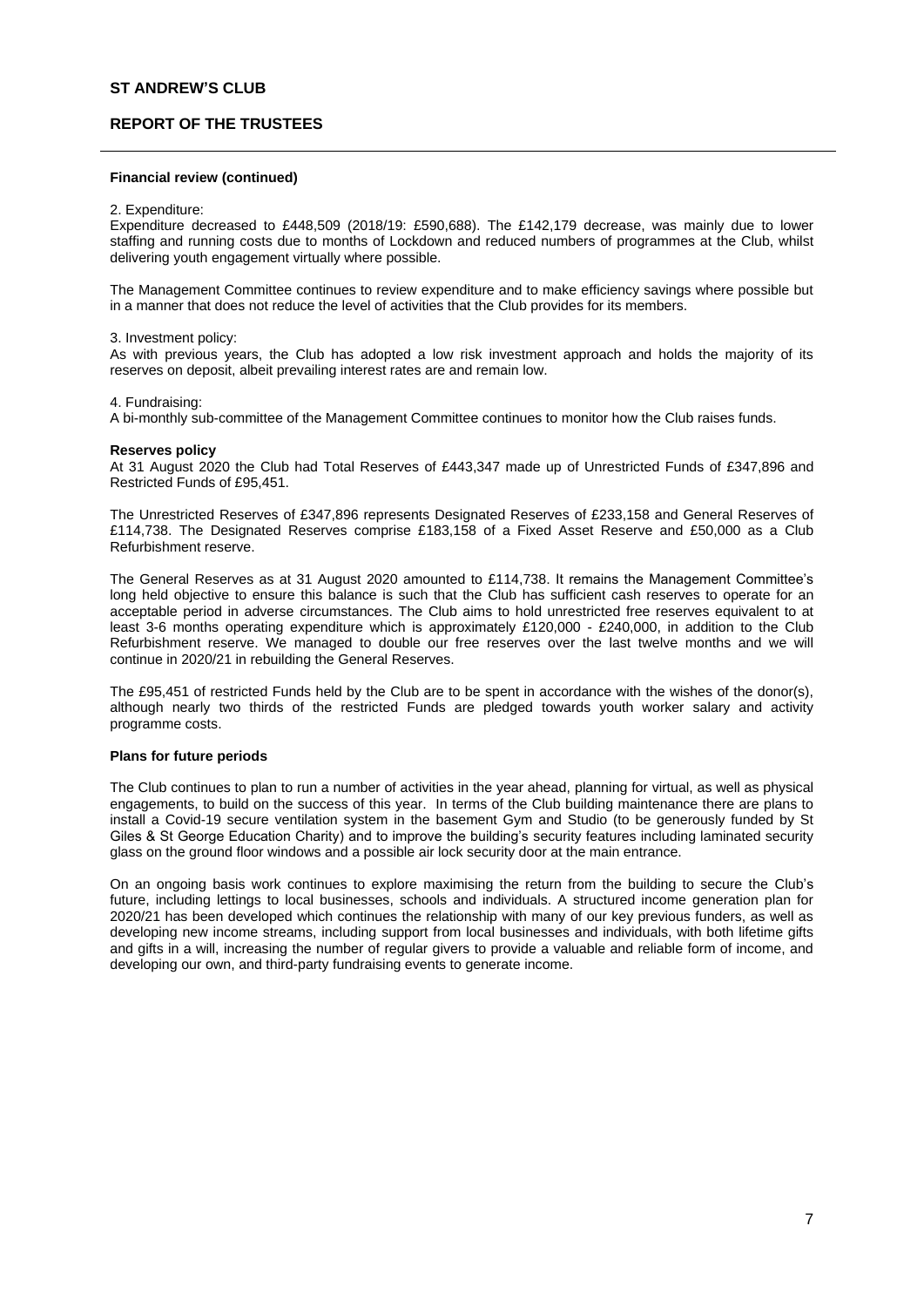# **REPORT OF THE TRUSTEES**

#### **Structure, governance and management**

#### **Constitution**

The Club is a company limited by guarantee, registered number 04900308, having charitable status, charity number 1103322.

The Club is governed by its Memorandum and Articles of Association and has taken into account the provisions of the Charities Act 2011.

The Club is headed by the President, and the Club has five Vice Presidents. Our condolences to the family of former Vice President of the Club: Canon Christopher Tuckwell, who passed away on 26 June 2020.

The management of the affairs of the Club is vested in a Management Committee.

Each member of the Management Committee is also a Trustee of the Club and is a director for the purposes of the Companies Act 2006.

#### **Trustees**

The Trustees who served during the year and to date were:

James Bardolph – appointed 29 July 2020 Elizabeth Cuffy Elizabeth Hitchcock Steven Oxley Janette Parish John Rhodes Grazyna Richmond Anthony Scott Christopher Sweeney William Underhill Gregory Watson

The Club's Articles of Association require that the number of members of the Management Committee must not be less than 3 nor more than 12. Not more than 10 members may be invited to serve by the Management Committee and two members by other organisations. At every Annual General Meeting half the members of the Management Committee must retire from office and each retiring member may offer themselves for reappointment.

Each Trustee is regularly invited to identify prospective candidate members of the Management Committee.

Policies and procedures are in place for the induction and training of Trustees.

The Management Committee met bi-monthly throughout the year.

The Club employs a full-time Chief Executive, Youth Club Manager, Deputy Club Manager, Office Manager, Head of Fundraising and Fundraising Officer, as well as 16 part-time paid youth workers, supported by more than 20 volunteers.

### **Public benefit**

The Trustees confirm that they have referred to the guidance contained in the Charity Commission's general guidance on public benefit when reviewing the Club's aims and objectives and in planning future activities.

### **Risk management**

The Trustees recognise their responsibilities with regard to risk management and to this end have endeavoured to ensure that the Club has adequate procedures and strategies that can monitor, eliminate or mitigate the risks faced. The Trustees have assessed the significance and likelihood of the risks to which the Club might be exposed, in particular those related to the operations and financial management of the Club, and they are satisfied that the Club has appropriate systems of control which mitigate exposure to the key risks that it faces.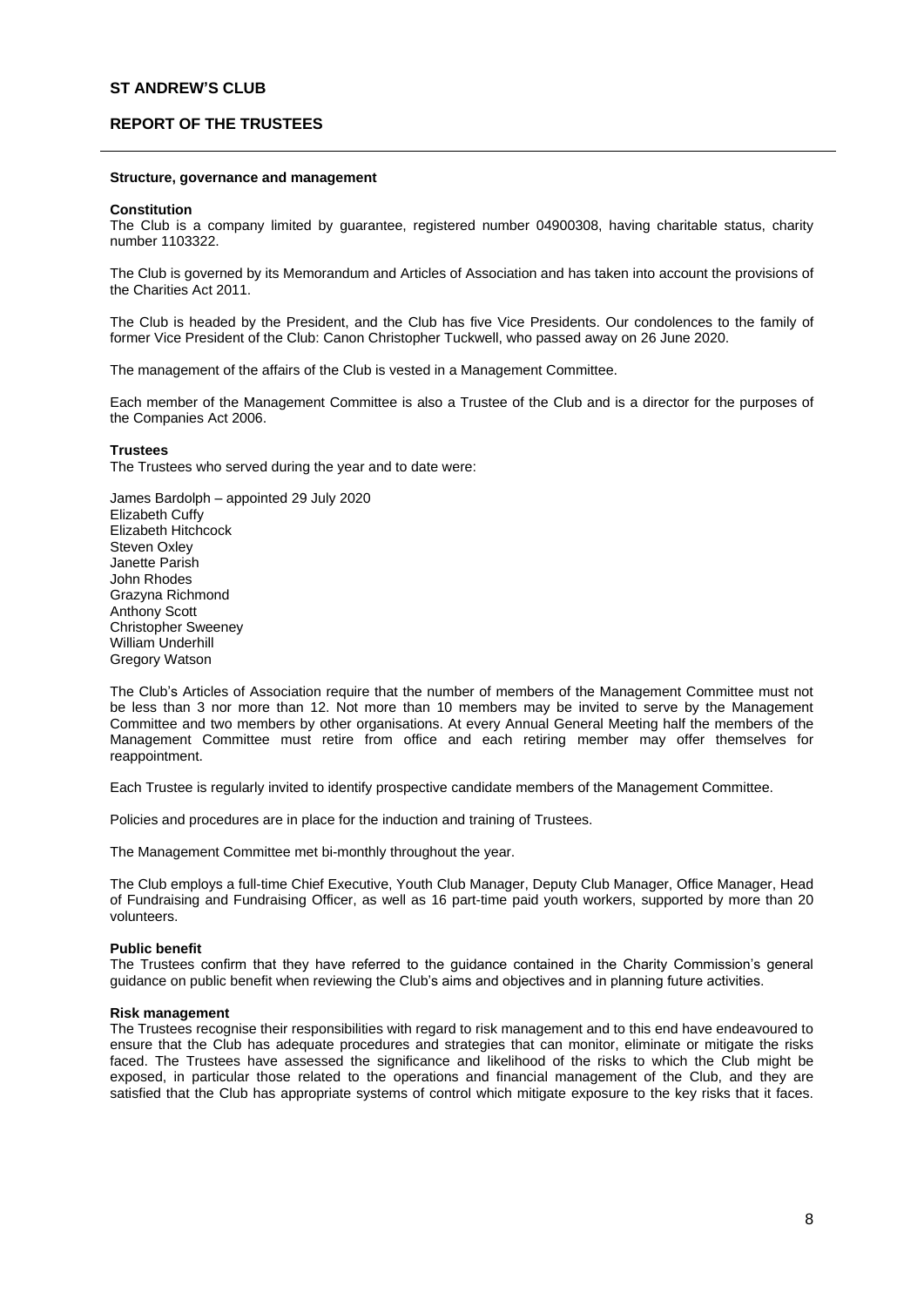## **REPORT OF THE TRUSTEES**

#### **Trustees' responsibilities in relation to the financial statements**

The Trustees (who are also directors of St Andrew's Club for the purposes of company law) are responsible for preparing the Trustees' Report and the financial statements in accordance with applicable law and United Kingdom Accounting Standards (United Kingdom Generally Accepted Accounting Practice).

Company law requires the Trustees to prepare financial statements for each financial year, which give a true and fair view of the state of affairs of the charitable company and of the incoming resources and application of resources, including the income and expenditure, of the charitable company for the year. In preparing these financial statements, the Trustees are required to:

- select suitable accounting policies and then apply them consistently;
- observe the methods and principles in the Charities SORP 2016 (FRS 102);
- make judgements and estimates that are reasonable and prudent;
- state whether applicable UK Accounting Standards have been followed, subject to any material departures disclosed and explained in the financial statements;
- prepare the accounts on the going concern basis unless it is inappropriate to presume that the charitable company will continue in operation.

The Trustees are responsible for keeping adequate accounting records that disclose with reasonable accuracy at any time the financial position of the charitable company and enable them to ensure that the financial statements comply with the Companies Act 2006. They are also responsible for safeguarding the assets of the charitable company and hence for taking reasonable steps for the prevention and detection of fraud and other irregularities.

On 7 September 2020, Wilkins Kennedy (trading as Wilkins Kennedy Audit Services) changed its name to Azets Audit Services Limited. The name they practice under is Azets Audit Services and accordingly have signed their report in their new name.

This report has been prepared in accordance with the Statement of Recommended Practice: 'Accounting and Reporting by Charities' and in accordance with the special provisions of Part 15 of the Companies Act 2006 relating to smaller entities.

Signed on behalf of the Trustees:

Elizabet Sci

**Chair**  Elizabeth Cuffy Date: 25 January 2021

……………………………

THISatter

…………………………. **Treasurer** Gregory Watson Date: 25 January 2021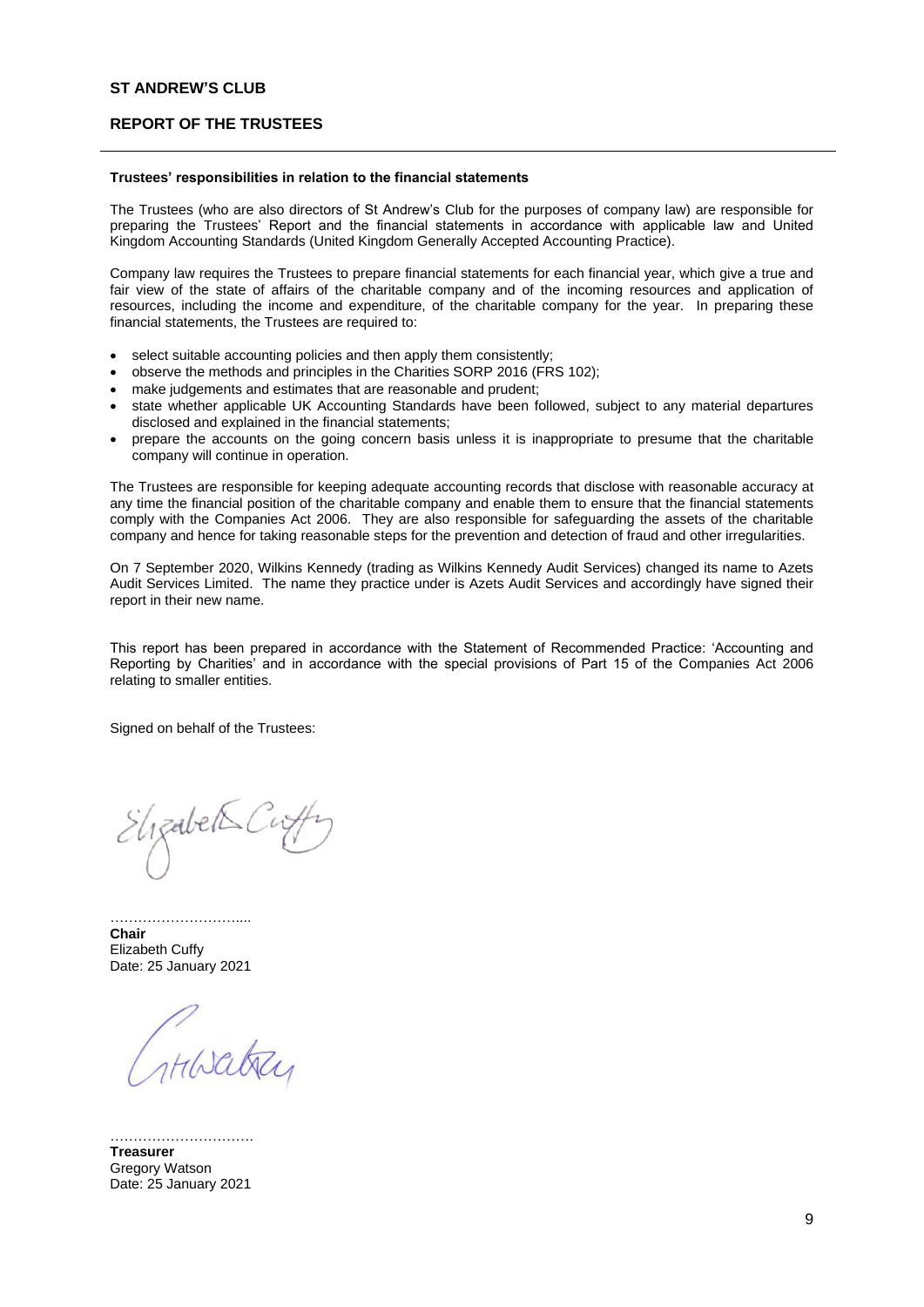# **INDEPENDENT EXAMINER'S REPORT TO THE MEMBERS**

I report to the charity Trustees on my examination of the accounts of the charitable company for the year ended 31 August 2020.

### **Responsibilities and basis of report**

As the charity's Trustees of the charitable company (and also its directors for the purposes of company law) you are responsible for the preparation of the accounts in accordance with the requirements of the Companies Act 2006 ("the 2006 Act").

Having satisfied myself that the accounts of the charitable company are not required to be audited under Part 16 of the 2006 Act and are eligible for independent examination, I report in respect of my examination of your charitable company's accounts as carried out under section 145 of the Charities Act 2011 ("the 2011 Act"). In carrying out my examination I have followed the Directions given by the Charity Commission under section 145(5) (b) of the 2011 Act.

### **Independent examiner's statement**

Since the charitable company's gross income exceeded £250,000 your examiner must be a member of a body listed in section 145 of the 2011 Act. I confirm that I am qualified to undertake the examination because I am a member of the ICAEW, which is one of the listed bodies.

I have completed my examination and confirm that no matters have come to my attention in connection with the examination giving me cause to believe:

- 1. Accounting records were not kept in respect of the charitable company as required by section 386 of the 2006 Act; or
- 2. The accounts do not accord with those records; or
- 3. The accounts do not comply with the accounting requirements of section 396 of the 2006 Act other than any requirement that the accounts give a 'true and fair view' which is not a matter considered as part of an independent examination; or
- 4. The accounts have not been prepared in accordance with the methods and principles of the Statement of Recommended Practice for accounting and reporting by charities, applicable to charities preparing their accounts in accordance with the Financial Reporting Standard applicable in the UK and Republic of Ireland (FRS102).

Mane

**M Wilkes FCA** Azets Audit Services 2<sup>nd</sup> Floor, Regis House 45 King William Street London EC4R 9AN

Date: 26 January 2021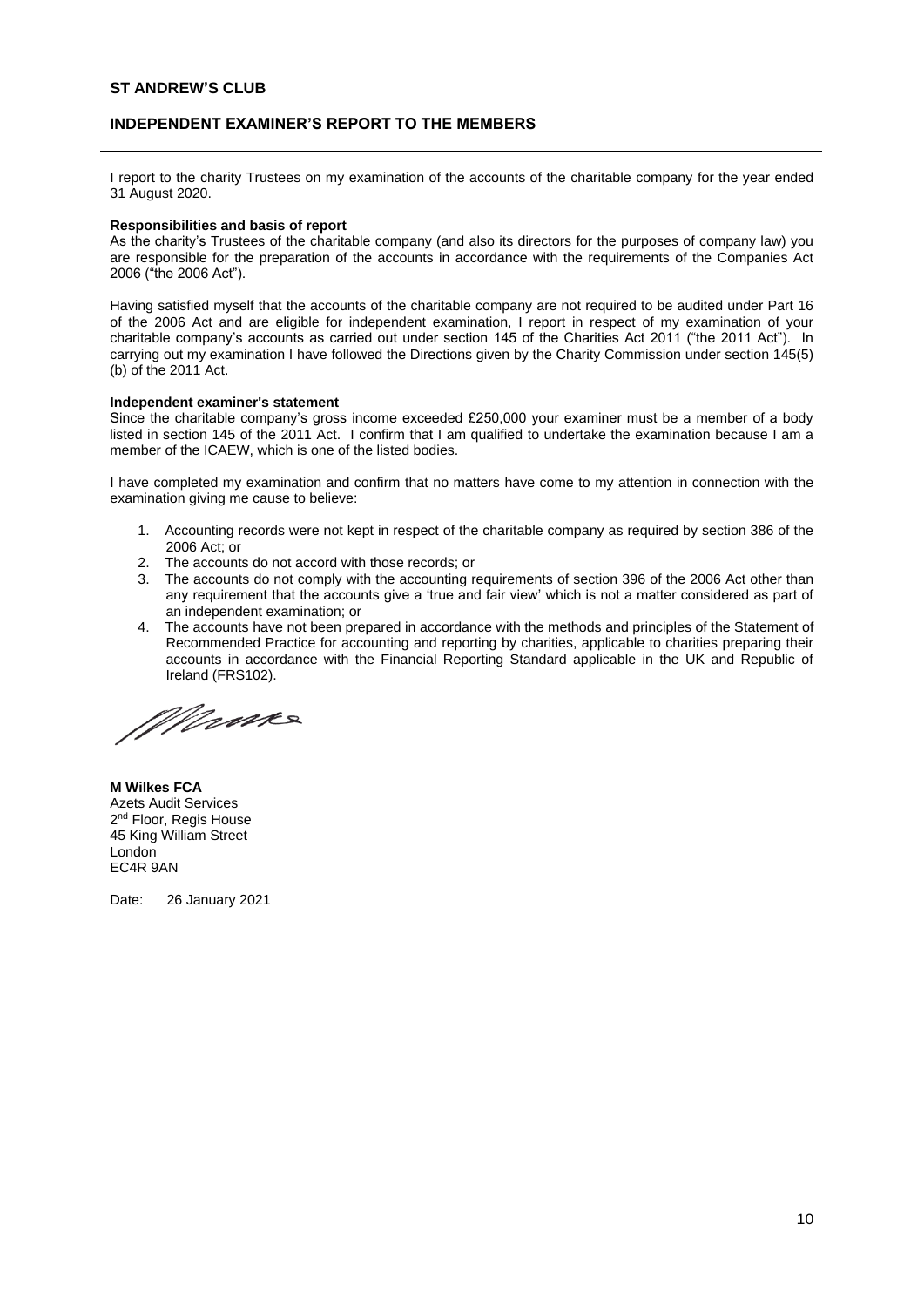# **STATEMENT OF FINANCIAL ACTIVITIES**

# **FOR THE YEAR ENDED 31 AUGUST 2020**

## **INCORPORATING INCOME AND EXPENDITURE ACCOUNT**

|                                                                                                            | <b>Notes</b>               | <b>Unrestricted</b><br><b>Funds</b><br>£ | <b>Restricted</b><br><b>Funds</b><br>£ | <b>Total</b><br>2020<br>£  | Total<br>2019<br>£                 |
|------------------------------------------------------------------------------------------------------------|----------------------------|------------------------------------------|----------------------------------------|----------------------------|------------------------------------|
| Incoming from                                                                                              |                            |                                          |                                        |                            |                                    |
| Donations and legacies<br>Charitable activities<br>Other income generating activities<br>Investment income | $\mathbf 2$<br>3<br>4<br>5 | 348,194<br>32,762<br>9,964               | 143,484                                | 491,678<br>32,762<br>9,964 | 464,611<br>43,941<br>27,236<br>293 |
| <b>Total income</b>                                                                                        |                            | 390,920                                  | 143,484                                | 534,404                    | 536,081                            |
| <b>Expenditure on</b><br>Raising funds                                                                     |                            | 46,073                                   | 8,924                                  | 54,997                     | 74,985                             |
| Charitable activities                                                                                      |                            | 280,557                                  | 112,955                                | 393,512                    | 515,703                            |
| <b>Total expenditure</b>                                                                                   | 6                          | 326,630                                  | 121,879                                | 448,509                    | 590,688                            |
| Net expenditure before other<br>recognised gains                                                           |                            | 64,290                                   | 21,605                                 | 85,895                     | (54, 607)                          |
| Net (losses)/gains on investment assets                                                                    | 12                         |                                          | (880)                                  | (880)                      | 583                                |
| Net movement in funds before transfers                                                                     |                            | 64,290                                   | 20,725                                 | 85,015                     | (54, 024)                          |
| <b>Transfers between fund</b>                                                                              | 15                         | 20,597                                   | (20, 597)                              |                            |                                    |
| Net movement in funds after transfers                                                                      |                            | 84,887                                   | 128                                    | 85,015                     | (54, 024)                          |
| <b>Fund balances brought</b><br>forward 1 September 2019                                                   |                            | 263,009                                  | 95,323                                 | 358,332                    | 412,356                            |
| <b>Fund balances carried</b><br>forward 31 August 2020                                                     |                            | 347,896                                  | 95,451                                 | 443,347                    | 358,332                            |

All transactions are derived from continuing activities.

All recognised gains and losses are included in the Statement of Financial Activities.

The notes on pages 14 to 26 form part of the financial statements.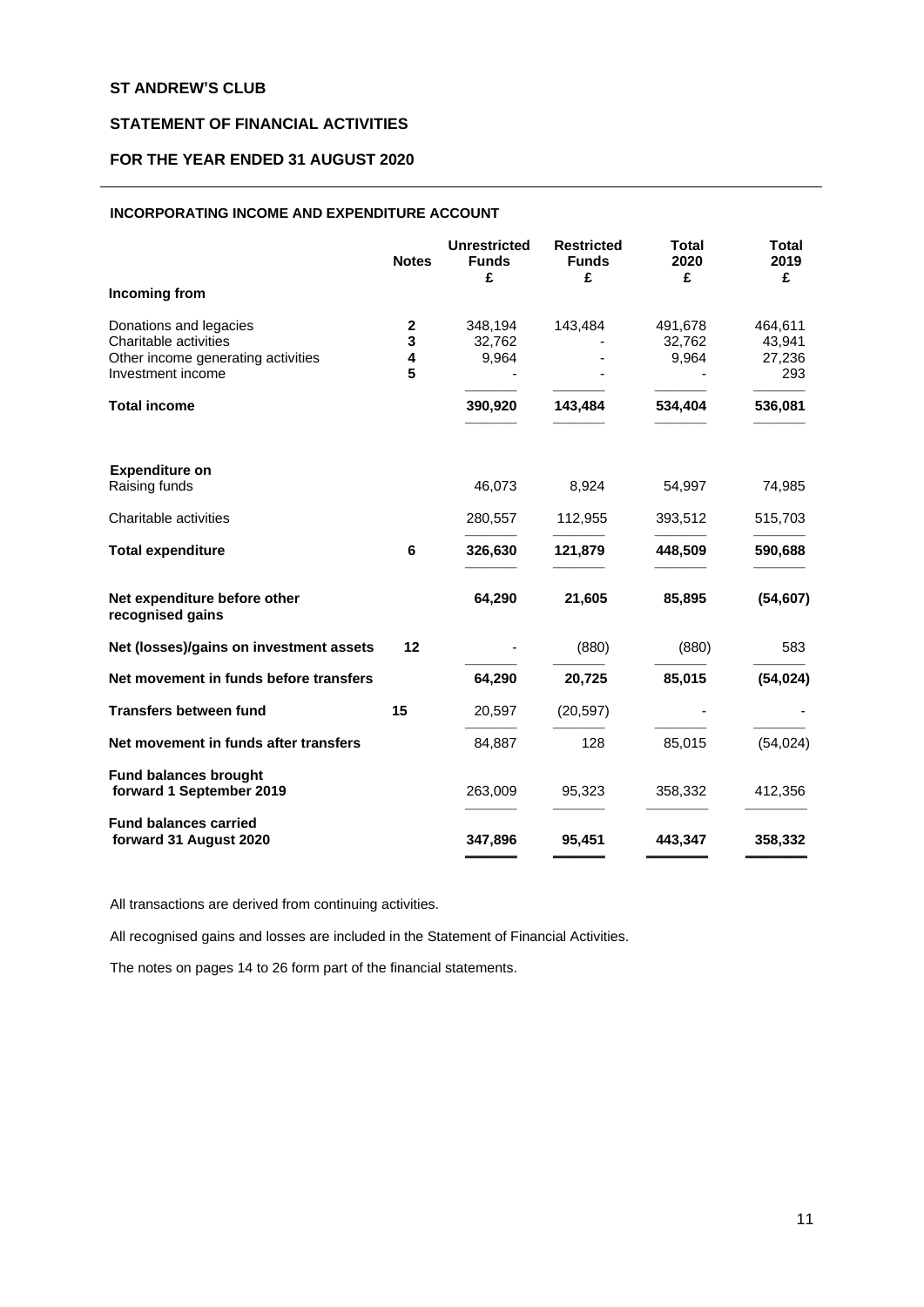## **BALANCE SHEET (Company number 04900308)**

## **AS AT 31 AUGUST 2020**

|                                                                                                    |              | 2020                               |         | 2019                               |         |
|----------------------------------------------------------------------------------------------------|--------------|------------------------------------|---------|------------------------------------|---------|
|                                                                                                    | <b>Notes</b> | £                                  | £       | £                                  | £       |
| <b>Fixed assets</b><br>Tangible assets                                                             | 10           |                                    | 183,158 |                                    | 161,644 |
| <b>Current assets</b><br><b>Stock</b><br><b>Debtors</b><br>Investments<br>Cash at bank and in hand | 11<br>12     | 150<br>24,536<br>18,090<br>264,982 |         | 150<br>33,150<br>18,970<br>254,430 |         |
| <b>Creditors: Amounts falling</b><br>due within one year                                           | 13           | 307,758<br>(47, 569)               |         | 306,700<br>(110, 012)              |         |
| <b>Net current assets</b>                                                                          |              |                                    | 260,189 |                                    | 196,688 |
| <b>Net assets</b>                                                                                  |              |                                    | 443,347 |                                    | 358,332 |
| <b>Represented by:</b><br>Unrestricted funds:<br>- Designated<br>- General                         | 14           | 233,158<br>114,738                 |         | 211,644<br>51,365                  |         |
|                                                                                                    |              |                                    | 347,896 |                                    | 263,009 |
| <b>Restricted funds</b>                                                                            | 15           |                                    | 95,451  |                                    | 95,323  |
| <b>Total funds</b>                                                                                 | 17           |                                    | 443,347 |                                    | 358,332 |

The charitable company is entitled to exemption from audit under Section 477 of the Companies Act 2006 for the year ended 31 August 2020.

The members have not required the charitable company to obtain an audit of its financial statements for the year ended 31 August 2020 in accordance with Section 476 of the Companies Act 2006.

The Trustees acknowledge their responsibilities for:

- (a) ensuring that the company keeps accounting records which comply with Sections 386 and 387 of the Companies Act 2006 and
- (b) preparing financial statements which give a true and fair view of the state of affairs of the company as at the end of each financial year and of its profit and loss each financial year in accordance with the requirements of Sections 394 and 395 and which otherwise comply with the requirements of the Companies Act 2006 relating to financial statements, so far as applicable to the company.

The financial statements have been prepared in accordance with the special provisions of Part 15 of the Companies Act 2006 relating to small charitable companies.

The financial statements were approved on 25 January 2021 and signed on behalf of the Board by:

Elizabet Cuffy

………………………………..

Horatry

……………………………………… **Treasurer** Gregory Watson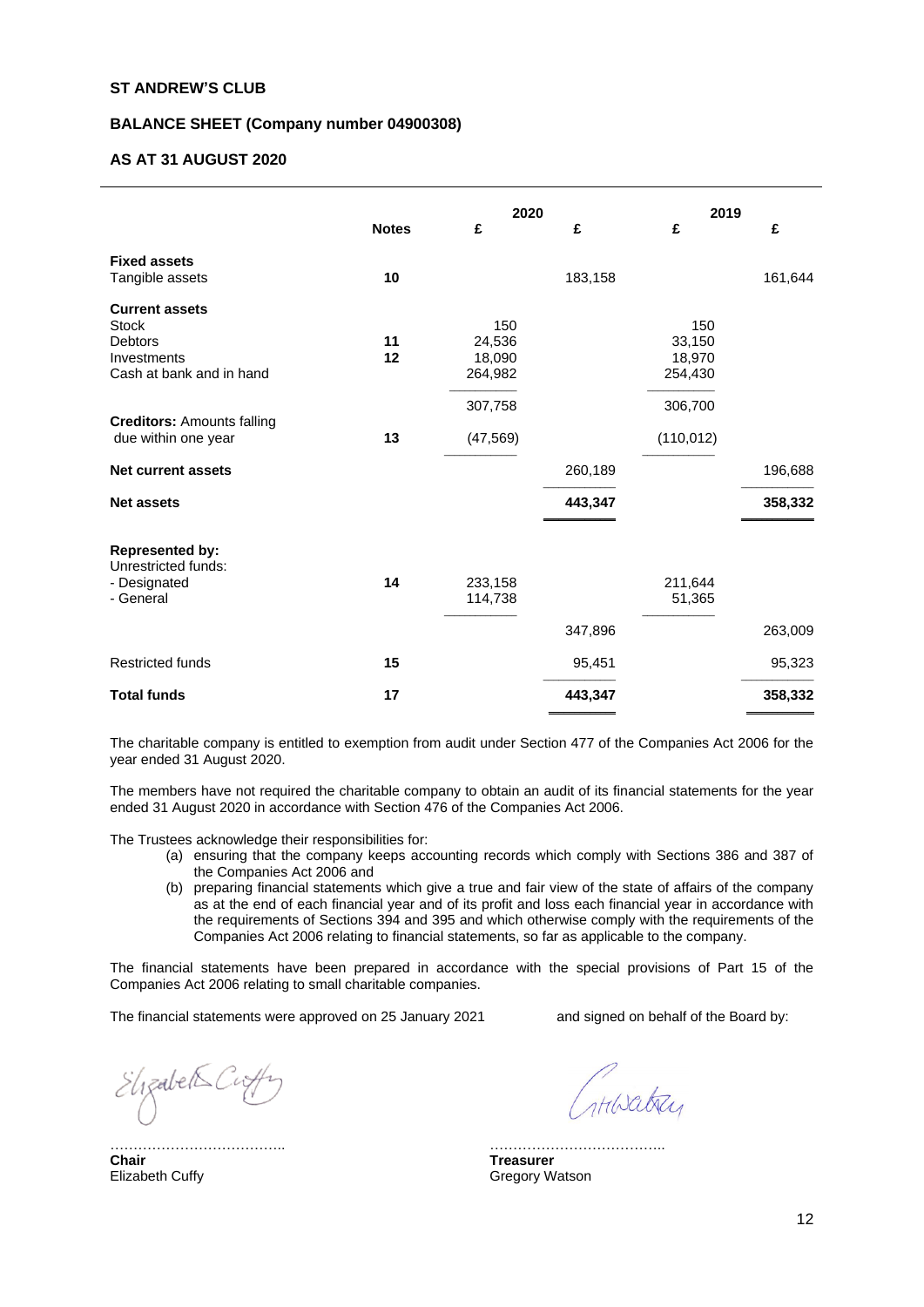# **STATEMENT OF CASH FLOWS**

# **FOR THE YEAR ENDED 31 AUGUST 2020**

The notes on pages 14 to 26 form part of these financial statements.

|                                                                                                                                            | <b>Notes</b> | <b>Total</b><br>2020<br>£ | <b>Total</b><br>2019<br>£ |
|--------------------------------------------------------------------------------------------------------------------------------------------|--------------|---------------------------|---------------------------|
| Cash flow from operating activities                                                                                                        | 18           | 57,666                    | (283)                     |
| Cash flow from investing activities<br>Payments to acquire tangible fixed assets<br>Sale of current asset investments<br>Interest received |              | (47, 114)                 | (27, 475)<br>1,500<br>293 |
| Net cash flow from investing activities                                                                                                    |              | (47, 114)                 | (25, 682)                 |
| Net decrease in cash and cash equivalents                                                                                                  |              | 10,552                    | (25, 965)                 |
| Cash and cash equivalents at 1 September 2019                                                                                              |              | 254,430                   | 280,395                   |
| Cash and cash equivalents at 31 August 2020                                                                                                |              | 264,982                   | 254,430                   |
| Cash and cash equivalents consist of:<br>Cash at bank and in hand                                                                          |              | 264,982                   | 254,430                   |
| Cash and cash equivalents at 31 August 2020                                                                                                |              | 264,982                   | 254,430                   |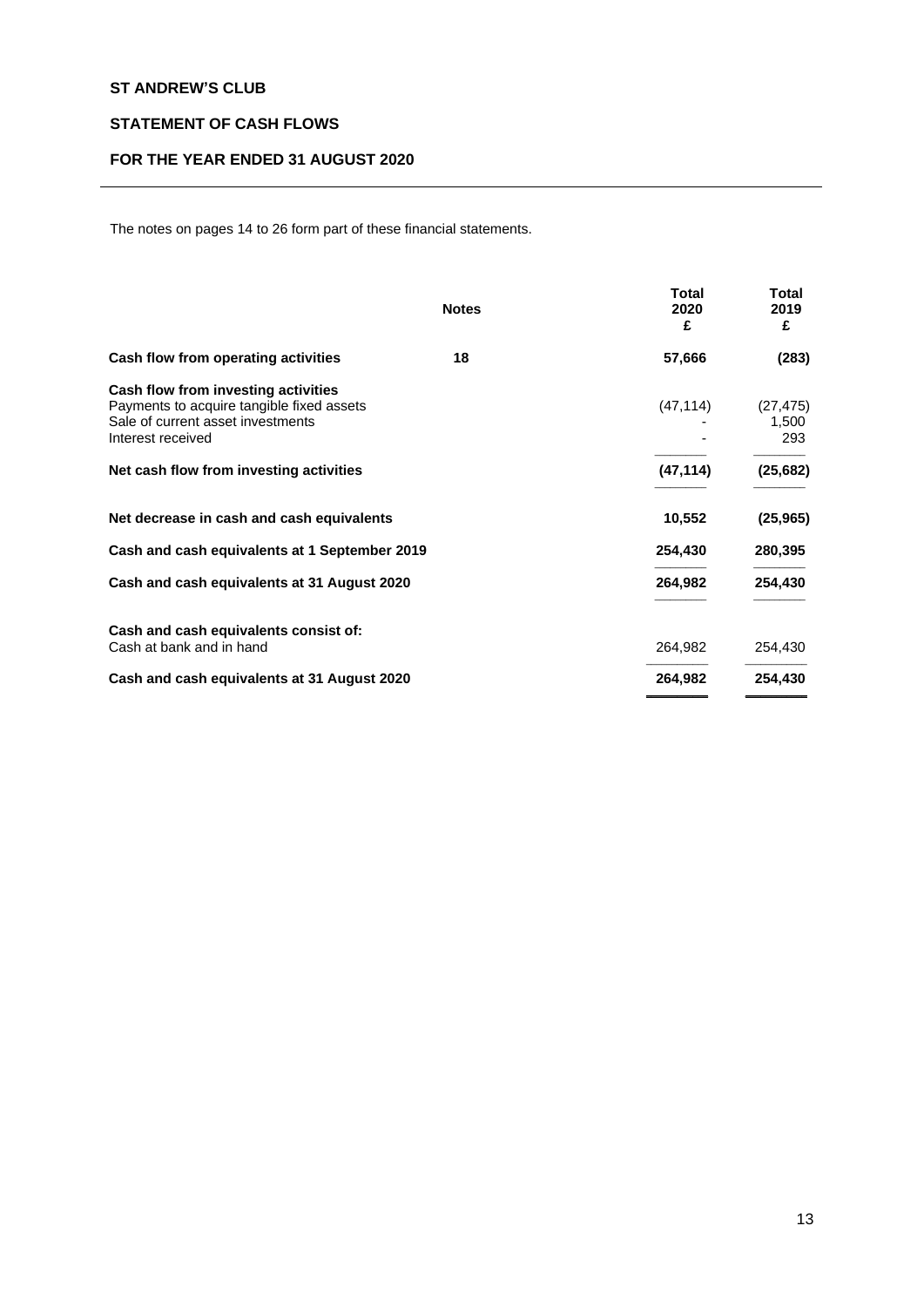# **NOTES TO THE FINANCIAL STATEMENTS**

### **1. ACCOUNTING POLICIES**

#### **1.1 Basis of preparation**

St Andrew's Club is a company limited by guarantee in the United Kingdom. In the event of the charity being wound up, the liability in respect of the guarantee is limited to £1 per member of the charity. The address of the registered office is given in the charity information on page 1 of these financial statements. The nature of the charity's operations and principal activities are set out on page 7.

The charity constitutes a public benefit entity as defined by FRS 102. The financial statements have been prepared in accordance with Accounting and Reporting by Charities: Statement of Recommended Practice applicable to charities preparing their accounts in accordance with the Financial Reporting Standard applicable in the UK and Republic of Ireland (FRS 102) issued on 16 July 2015, amended by Bulletin 1, the Financial Reporting Standard applicable in the United Kingdom and Republic of Ireland (FRS 102), the Charities Act 2011 and UK Generally Accepted Practice as it applies from 1 January 2016.

The financial statements are prepared in sterling which is the functional currency of the charity.

#### **Going concern**

The financial statements are prepared on a going concern basis under the historical cost convention, modified to include certain items at fair value.

After reviewing the charity's forecasts and projections and taking into account the economic conditions and possible changes in trading performance, the Trustees have a reasonable expectation that the charity has adequate resources to continue in operational existence for the foreseeable future. The charity therefore continues to adopt the going concern basis in preparing the financial statements.

The Trustees have also considered the impact of the Covid-19 pandemic Lockdown on the future viability of the charity. Since the end of March 2020, the charity's activities have been seriously curtailed. At the date of approval of these financial statements, the full impact on the charity remains uncertain. This supports the view that the financial statements should be prepared on a going concern basis.

Consequently, the Trustees have a reasonable expectation that the charity will have sufficient funds to continue to meet its liabilities as they fall due for the foreseeable future and therefore have prepared the financial statements on a going concern basis.

The significant accounting policies applied in the preparation of these financial statements are set out below. These policies have been consistently applied to all years presented unless otherwise stated.

The significant accounting policies applied in the preparation of these financial statements are set out below. These policies have been consistently applied to all years presented unless otherwise stated.

## **1.2 Income**

All income is included in the Statement of Financial Activities (SoFA) when the charity is legally entitled to the income after any performance conditions have been met, the amount can be measured reliably and it is probable that the income will be received.

- Donation income including core grants and donations is included in full in the Statement of Financial Activities when receivable. Grants, where entitlement is not conditional on the delivery of a specific performance by the charity, are recognised when the charity becomes unconditionally entitled to the grant.
- Other trading income includes fundraising event income and is accounted for on a receivable basis.
- Charitable income includes income from general Club activities, member subscriptions, canteen sales and rental income, accounted for on an accruals basis.
- Investment income is included when receivable.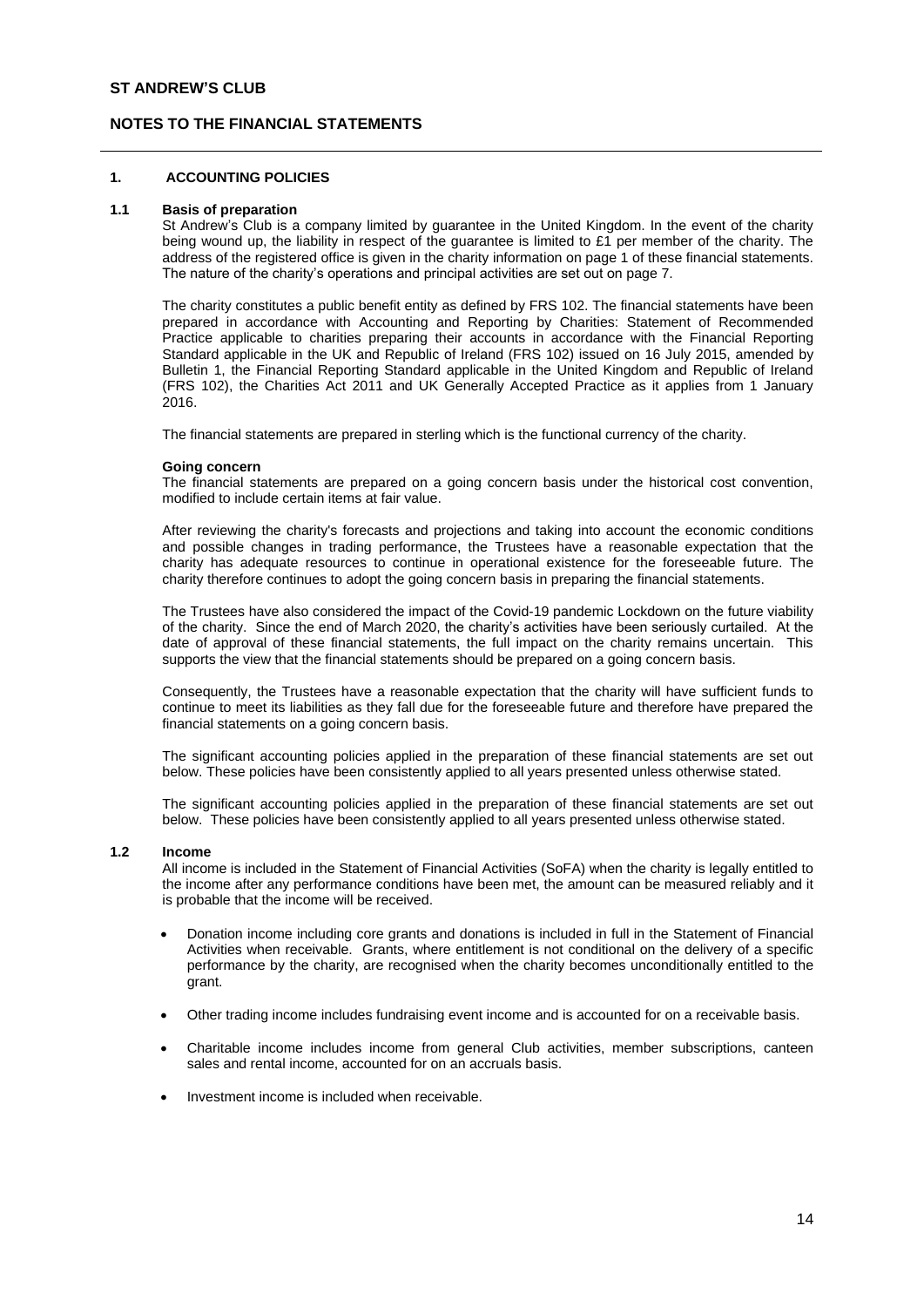## **NOTES TO THE FINANCIAL STATEMENTS**

### **1. ACCOUNTING POLICIES (continued)**

#### **1.3 Expenditure**

All expenditure is accounted for on an accruals basis and has been classified under headings that aggregate all costs related to the category. Expenditure is recognised where there is a legal or constructive obligation to make payments to third parties, it is probable that the settlement will be required and the amount of the obligation can be measured reliably. It is categorised under the following headings:

- Charitable expenditure comprises those costs incurred by the charity in the running of the Club. It includes both costs allocated directly to such activities and those costs of an indirect nature necessary to support them. Grants payable are accounted for when the Company is committed to paying them.
- All realised gains and losses are recognised in the accounts. Unrealised gains and losses on investment assets and permanent diminutions in the value of fixed assets are recognised in the Statement of Financial Activities in the restricted or unrestricted fund to which they relate.
- Governance costs include those incurred in the governance of the charity and are primarily associated with constitutional and statutory requirements.

### **1.4 Support costs allocation**

Support costs are those that assist the work of the charity but do not directly represent charitable activities and include office costs, governance costs, and administrative payroll costs. They are incurred directly in support of expenditure on the objects of the charity and include project management carried out at Headquarters. Where support costs cannot be directly attributed to particular headings they have been allocated to cost of raising funds and expenditure on charitable activities on a basis consistent with use of the resources.

Fundraising costs are those incurred in seeking voluntary contributions and do not include the costs of disseminating information in support of the charitable activities.

The analysis of these costs is included in note 7.

### **1.5 Funds accounting**

Restricted funds – these are funds that can only be used for specific restricted purposes within the objects of the charity. Restrictions arise when specified by the donor or when funds are raised for a particular restricted purpose.

Designated funds – these are funds set aside by the Trustees out of the unrestricted general funds for specific future purposes or projects.

Unrestricted general funds – these are funds which can be used in accordance with the charitable objects at the discretion of the Trustees.

#### **1.6 Tangible fixed assets**

Fixed assets for Charity use are capitalised at cost, where acquired, or market value as determined by the Trustees where donated. They are stated in the accounts at cost/original value less depreciation.

Depreciation is charged when the asset is brought into use and calculated to write off the cost or valuation of fixed assets, less their estimated residual value, over their expected useful lives on the following bases:

| Computer equipment     | 25% straight line |
|------------------------|-------------------|
| Fixtures and fittings  | 10% straight line |
| General Club equipment | 10% straight line |
| Motor vehicles         | 25% straight line |

No depreciation is provided on freehold land and buildings as required under FRS 102 as the Directors consider that any charge would be immaterial. They consider the residual value of the property to be in excess of the carrying value in the accounts and the property is well maintained and in a good state of repair.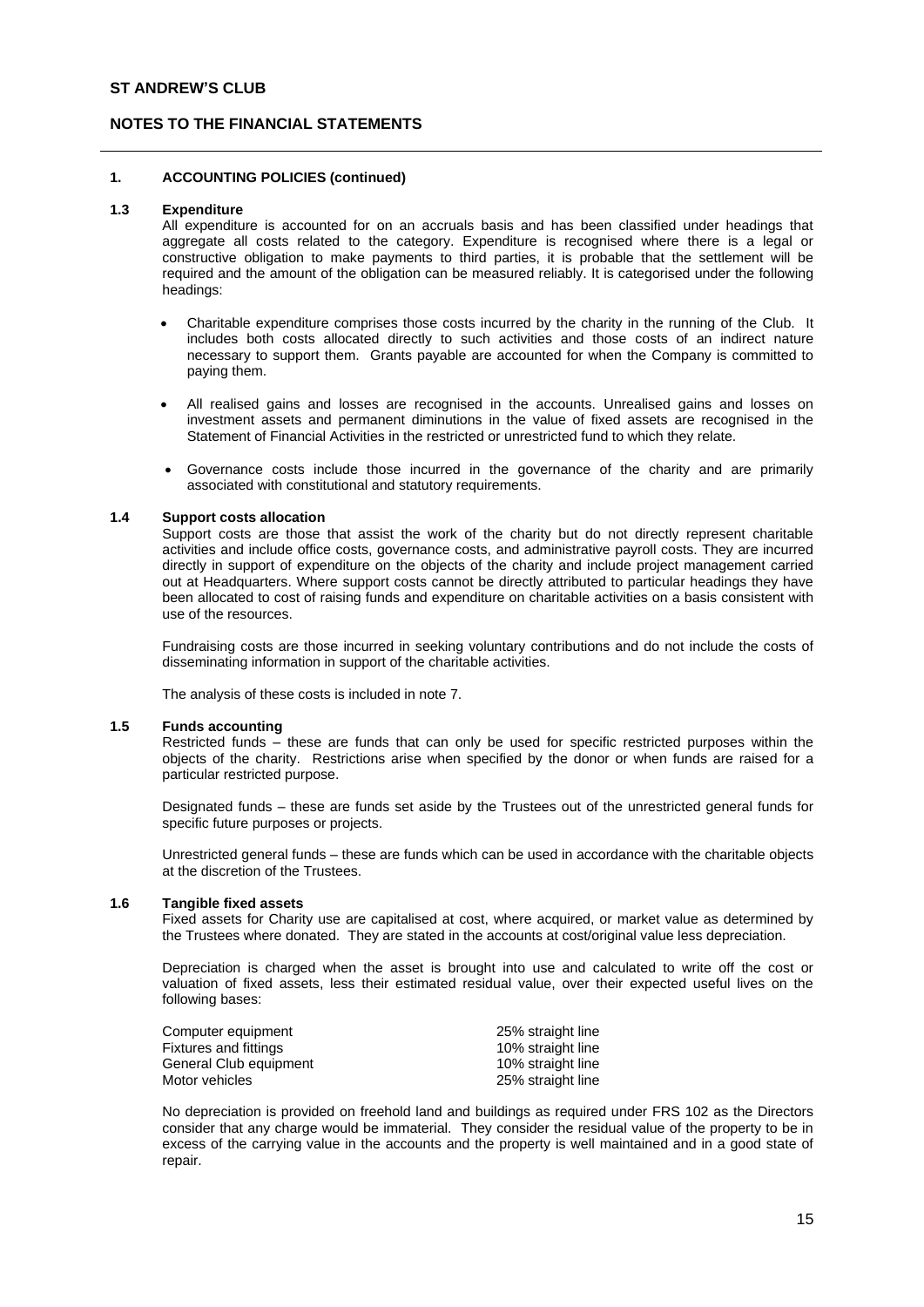## **NOTES TO THE FINANCIAL STATEMENTS**

### **1. ACCOUNTING POLICIES (continued)**

#### **1.7 Investments**

Investments are initially recognised at fair value which is normally the transaction price excluding transaction costs. Subsequently, they are measured at fair value with changes recognised in 'net gains/ (losses) on investments' in the SoFA if the shares are publicly traded or their fair value can otherwise be measured reliably. Other investments are measured at cost less impairment.

Current asset investments are short term highly liquid investments and are held at fair value. These include cash on deposit and cash equivalents with a maturity of less than one year.

### **1.8 Stocks**

Stocks are valued at the lower of cost and estimate selling price less costs to complete and sell. Cost includes all costs of purchase, costs of conversion and other costs incurred in bringing stock to its present location and condition. Provisions are made for damaged, obsolete and slow – moving stock where appropriate.

#### **1.9 Debtors and creditors receivable / payable within one year**

Debtors and creditors with no stated interest rate and receivable or payable within one year are recorded at transaction price. Any losses arising from impairment are recognised in expenditure.

#### **1.10 Cash and cash equivalents**

Cash at bank and cash in hand includes cash and short term highly liquid investments with a maturity of three months or less from the date of acquisition or opening the deposit or similar account.

### **1.11 Financial instruments**

The charity only has assets and liabilities of a kind that qualify as basic financial instruments. Basic financial instruments are initially recognised at transaction value and subsequently measured at their settlement value with the exception of bank loans which are subsequently measured at amortised cost using the effective interest method.

### **1.12 Taxation**

The charity is an exempt charity within the meaning of schedule 3 of the Charities Act 2011 and is therefore considered to pass the tests set out in Paragraph 1 Schedule 6 Finance Act 2010 and therefore it meets the definition of a charitable company for UK corporation tax purposes

## **1.13 Going concern**

The financial statements have been prepared on a going concern basis as the Trustees believe that no material uncertainties exist. The Trustees have considered the level of funds held and the expected level of income and expenditure for 12 months authorising these financial statements. The budgeted income and expenditure is sufficient with the level of reserves for the charity to be able to continue as a going concern.

#### **1.14 Judgements and key sources of estimation uncertainty**

Accounting estimates and judgements are continually evaluated and are based on historical experience and other factors, including expectations of future events that are believed to be reasonable under the circumstances.

The following judgements (apart from those involving estimates) have been made in the process of applying the above accounting policies that have had the most significant effect on amounts recognised in the financial statements:

#### *Useful economic lives of tangible assets*

The annual depreciation charge for tangible assets is sensitive to changes in the estimated useful economic lives and residual values of the assets. The useful economic lives and residual values are reassessed annually. They are amended when necessary to reflect current estimates, based on technological advancement, future investments, economic utilisation and the physical condition of the assets. See note 10 for the carrying amount of the property plant and equipment, and note 1.6 for the useful economic lives for each class of assets.

There are no key assumptions concerning the future and other key sources of estimation uncertainty at the reporting date that have a significant risk of causing a material adjustment to the carrying amounts of assets and liabilities within the next financial year.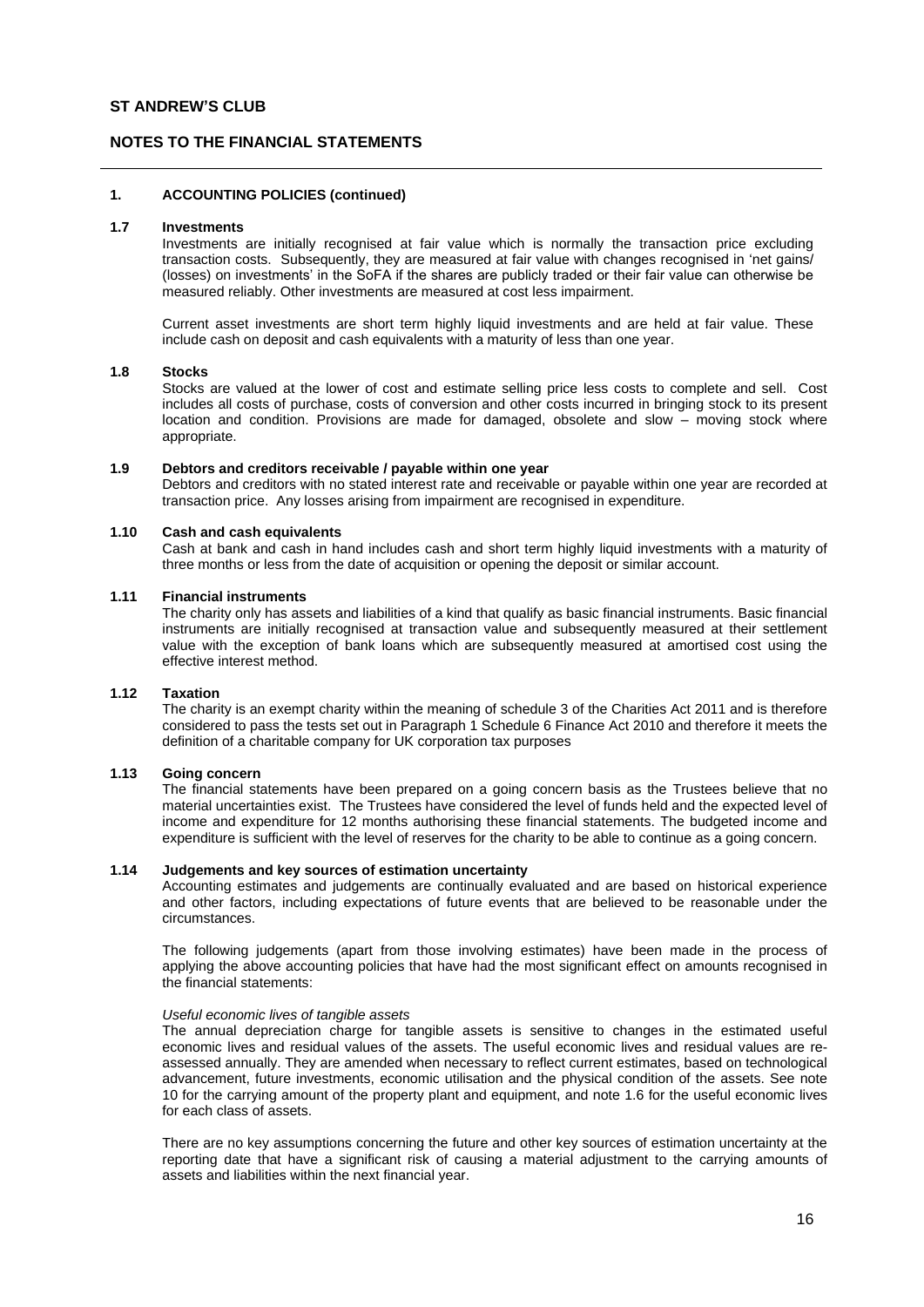# **REPORT OF THE TRUSTEES**

| 2. | <b>INCOME FROM DONATIONS AND LEGACIES</b>                                            | <b>Unrestricted</b><br>£ | <b>Restricted</b><br>£ | 2020<br>£ | 2019<br>£ |
|----|--------------------------------------------------------------------------------------|--------------------------|------------------------|-----------|-----------|
|    | Annette Duvollet Charitable Trust                                                    |                          | 3,000                  | 3,000     | 3,000     |
|    | <b>BBC Children in Need</b>                                                          |                          | 5,099                  | 5,099     | 4,950     |
|    | <b>Bennett Lowell Ltd</b>                                                            | 6,500                    |                        | 6,500     | 7,000     |
|    | Bernard Sunley Charitable Foundation                                                 | 5,000                    |                        | 5,000     | 3,000     |
|    | Big Give 2019 online donations to Junior Club                                        |                          | 8,316                  | 8,316     |           |
|    | Champions for Children 2020 online donations                                         |                          | 10,363                 | 10,363    |           |
|    | Cheetah - Pointless Production Company                                               | 1,250                    |                        | 1,250     |           |
|    | <b>City Bridge Trust</b>                                                             |                          |                        |           | 5,000     |
|    | DCR Allen Charitable Trust                                                           |                          |                        |           | 3,000     |
|    | Drapers' Charitable Trust                                                            |                          |                        |           | 10,000    |
|    | Dudley and Geoffrey Cox Charitable Trust                                             | 10,000                   |                        | 10,000    | 5,000     |
|    | <b>Edward Harvist Trust</b>                                                          |                          | 5,000                  | 5,000     | 3,000     |
|    | <b>Fieldrose Charitable Trust</b>                                                    | 2,000                    |                        | 2,000     |           |
|    | <b>Forsters Charitable Trust</b>                                                     | 6,700                    |                        | 6,700     |           |
|    | <b>Forsters LLP</b>                                                                  | 8,446                    |                        | 8,446     | 3,468     |
|    | <b>Future Charity</b>                                                                |                          |                        |           | 5,000     |
|    | Garfield Weston Foundation                                                           | 20,000                   |                        | 20,000    | 20,000    |
|    | Grosvenor Living Community Fund via, The London<br><b>Community Foundation</b>       |                          |                        |           | 5,000     |
|    | Guyll-Leng Charitable Trust                                                          |                          | 5,000                  | 5,000     |           |
|    | Harrihill Foundation, via The London Community                                       |                          |                        |           |           |
|    | Foundation                                                                           | 7,733                    |                        | 7,733     |           |
|    | Hawthorne Charitable Trust                                                           | 3,000                    |                        | 3,000     | 3,000     |
|    | Henry Smith Charity                                                                  | 30,000                   |                        | 30,000    | 30,000    |
|    | Hyde Park Place Estate Charity                                                       | 5,000                    |                        | 5,000     | 5,000     |
|    | Inner London Magistrates' Court Poor Box                                             |                          |                        |           | 5,000     |
|    | Integrity International Trust                                                        |                          | 7,205                  | 7,205     |           |
|    | John Lewis Partnership                                                               |                          | 2,500                  | 2,500     | 5,000     |
|    | John Lyon's Charity                                                                  |                          | 6,000                  | 6,000     | 44,000    |
|    | Joseph Strong Frazer Trust                                                           | 1,500                    |                        | 1,500     | 1,000     |
|    | Jupiter Asset Management                                                             | 5,500                    |                        | 5,500     | 500       |
|    | KBS Cap Ltd                                                                          |                          |                        |           | 18,000    |
|    | Kitchen Social, a Mayor's Fund for London                                            |                          |                        |           |           |
|    | programme                                                                            |                          | 4,000                  | 4,000     |           |
|    | Landsec, via The London Community Foundation                                         |                          | 6,649                  | 6,649     |           |
|    | Merriman Charitable Foundation<br>Microsoft Community Partners' Fund, via The London | 2,000                    |                        | 2,000     |           |
|    | <b>Community Foundation</b>                                                          | 14,000                   |                        | 14,000    |           |
|    | Nigel Scott Will Trust                                                               | 10,000                   |                        | 10,000    | 10,000    |
|    | Octavia Foundation                                                                   |                          |                        |           | 2,000     |
|    | Oil Companies Int. Marine Forum                                                      | 3,000                    |                        | 3,000     |           |
|    | Peabody Community Fund via, The London                                               |                          |                        |           |           |
|    | <b>Community Foundation</b>                                                          |                          | 4,988                  | 4,988     | 4,988     |
|    | Pewterers' Seahorse Charitable Trust                                                 |                          |                        |           | 3,000     |
|    | Rachel Whittaker Legacy                                                              | 11,250                   |                        | 11,250    |           |
|    | Royal Society of St George, Westminster                                              | 1,000                    |                        | 1,000     | 1,000     |
|    | St Giles & St George Education Charity (formerly                                     |                          |                        |           |           |
|    | William Shelton Educational Charity)                                                 | 10,000                   |                        | 10,000    | 13,000    |
|    | <b>Strand Parishes Trust</b>                                                         | 5,000                    |                        | 5,000     | 12,000    |
|    | <b>Swire Charitable Trust</b>                                                        | 15,000                   |                        | 15,000    | 15,000    |
|    | The Childhood Trust                                                                  | 5,000                    |                        | 5,000     | 3,628     |
|    | The Leathersellers' Company                                                          | 5,000                    |                        | 5,000     | 5,000     |
|    | The Mercers' Company                                                                 |                          | 5,000                  | 5,000     | 10,000    |
|    | The Rose Foundation                                                                  |                          | 5,000                  | 5,000     | 5,000     |
|    | The Society of Motor Manufacturers and Traders                                       |                          |                        |           | 7,430     |
|    | The Wogen Anniversary Trust                                                          | 3,000                    |                        | 3,000     | 2,000     |
|    | Transport for London - Minibus Scrappage Scheme                                      |                          | 3,500                  | 3,500     |           |
|    | <b>Tuckerman Residential</b>                                                         |                          | 1,187                  | 1,187     |           |
|    | Westminster Abbey Dean & Chapter                                                     | 20,000                   |                        | 20,000    | 5,659     |
|    | <b>Westminster Almshouses Foundation</b>                                             |                          | 6,368                  | 6,368     | 17,000    |
|    | <b>Westminster Amalgamated Charity</b>                                               | 9,000                    |                        | 9,000     | 17,000    |
|    | <b>Westminster City Council</b>                                                      | 37,500                   | 4,922                  | 42,422    | 13,816    |
|    | <b>Westminster City Council Ward Budgets</b>                                         |                          | 3,244                  | 3,244     | 4,909     |
|    |                                                                                      |                          |                        |           |           |
|    | C/fwd                                                                                | 266,579                  | 97,341                 | 360,720   | 346,348   |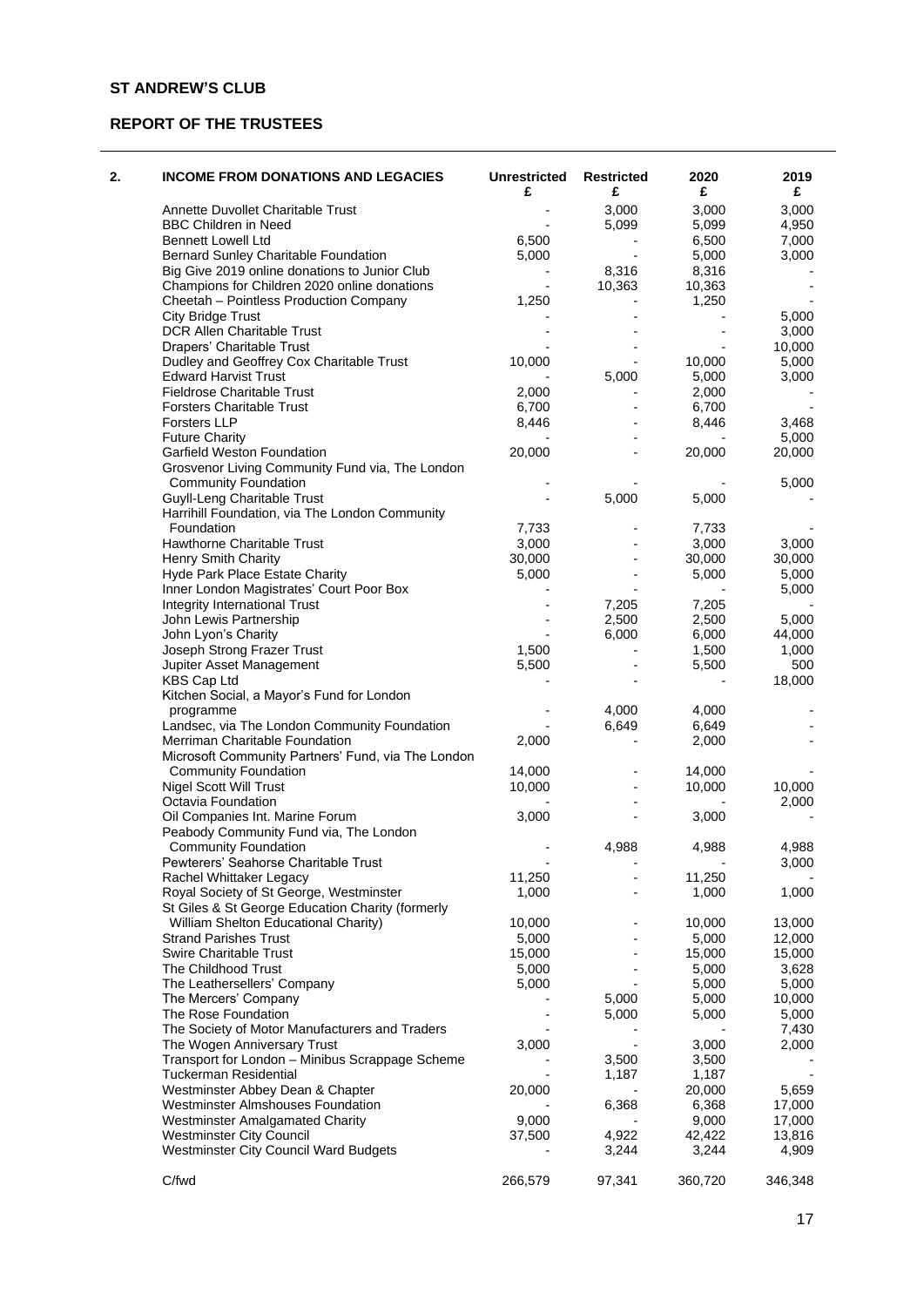# **2. INCOME FROM DONATIONS AND LEGACIES**

| -------<br>(continued)        | <b>Unrestricted</b><br>£ | <b>Restricted</b> | 2020<br>£ | 2019<br>£ |
|-------------------------------|--------------------------|-------------------|-----------|-----------|
| B/fwd                         | 263,379                  | 97.341            | 360,720   | 346,348   |
| <b>Westminster Foundation</b> |                          | 17.000            | 17.000    | 10,000    |
| Young England Kindergarten    |                          |                   |           | 2,000     |
| Young Westminster Foundation  |                          | 15,323            | 15.323    | 7,550     |
| Major Donor                   | 7.200                    |                   | 7.200     | 20,000    |
| Major Donor                   | 10,000                   |                   | 10.000    |           |
| Major Donor                   |                          | 10.000            | 10.000    |           |
| Sundry donations              | 49.075                   | 3.820             | 52.895    | 62,273    |
| Gift Aid receivable           | 18,540                   |                   | 18,540    | 16,440    |
|                               | 348,194                  | 143,484           | 491,678   | 464,611   |
|                               |                          |                   |           |           |

In 2019, £196,000 of donations and legacies was attributable to the unrestricted fund, with the remaining £167,913 being attributable to the restricted fund.

# **3. INCOME FROM CHARITABLE ACTIVITIES**

|                         | Unrestricted Restricted | 2020   | 2019<br>£ |
|-------------------------|-------------------------|--------|-----------|
| Club activities revenue | 575                     | 575    | 2,137     |
| Canteen income          |                         |        | 774       |
| Rents receivable        | 26,697                  | 26,697 | 32,897    |
| Members' subscriptions  | 5,488                   | 5,488  | 8,133     |
| Other income            | 4                       | 4      |           |
|                         | 32,764                  | 32,764 | 43,941    |
|                         |                         |        |           |

In 2019, £35,292 of income from charitable activities was attributable to the unrestricted fund, with the remaining £nil being attributable to the restricted fund.

|       |                          |       | 2019<br>£                                        |
|-------|--------------------------|-------|--------------------------------------------------|
| 9,962 | $\overline{\phantom{0}}$ | 9.962 | 27,236                                           |
| 9.962 |                          | 9.962 | 27,236                                           |
|       |                          |       | 2020<br><b>Unrestricted</b><br><b>Restricted</b> |

In 2019, £nil of fundraising income was attributable to the restricted fund and £58,505 to the unrestricted fund.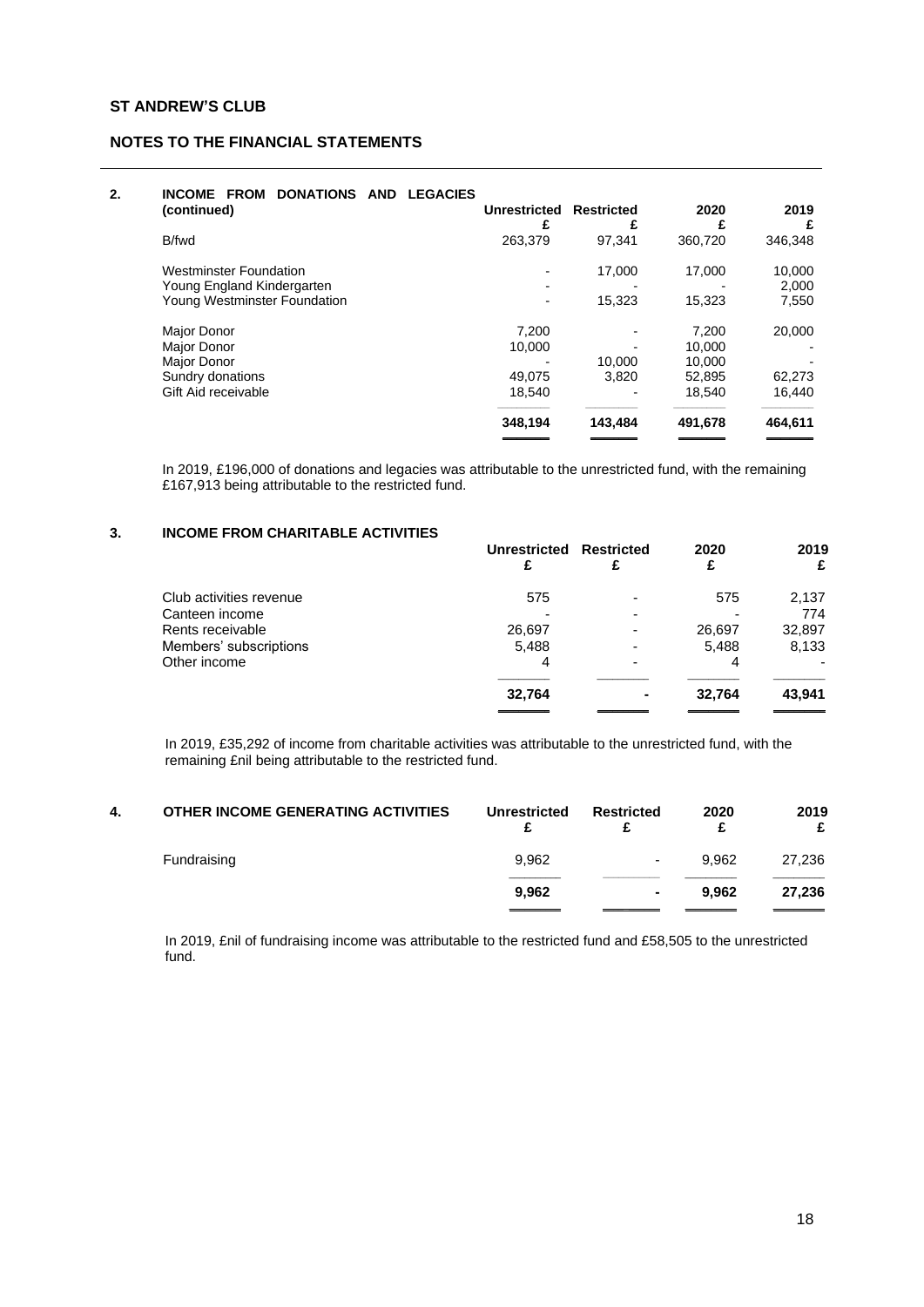## **NOTES TO THE FINANCIAL STATEMENTS**

| 5. | <b>INVESTMENT INCOME</b> | Unrestricted   | Restricted | 2020 | 2019<br>£ |
|----|--------------------------|----------------|------------|------|-----------|
|    | Bank interest receivable | -              | -          | -    | 293       |
|    |                          | $\blacksquare$ |            |      | 293       |

In 2019, £nil of investment income was attributable to the unrestricted fund.

| 6. | <b>EXPENDITURE</b>                                                             | <b>Staff</b><br>costs<br>£ | <b>Direct</b><br>costs<br>£ | <b>Support</b><br><b>Costs</b><br>£ | Total<br>2020<br>£ | Total<br>2019<br>£ |
|----|--------------------------------------------------------------------------------|----------------------------|-----------------------------|-------------------------------------|--------------------|--------------------|
|    | <b>Raising funds</b>                                                           | 36.494                     | 18.503                      | $\overline{\phantom{0}}$            | 54.997             | 74,985             |
|    | <b>Charitable activities:</b><br>Promotion of mental and physical<br>wellbeing | 202.285                    | 135,161                     | 56.066                              | 393,512            | 515,703            |
|    |                                                                                |                            |                             |                                     |                    |                    |
|    |                                                                                | 238,779                    | 153,664                     | 56,066                              | 448.509            | 590,688            |
|    |                                                                                |                            |                             |                                     |                    |                    |

All costs are allocated between the expenditure categories noted above on a basis designed to reflect the use of the resource. Costs relating to a particular activity have been allocated directly; others have been apportioned on an appropriate basis, for example, time spent, per capita or floor area.

The Club's secretarial and administrative costs represented 12.5% (2019: 10.4%) of its overall annual expenditure.

In 2019, £72,043 of the expenditure in relation to raising funds was attributable to the unrestricted fund with the remaining £6,258 being attributable to the restricted funds.

In 2019, £217,902 of the expenditure in relation to charitable activities was attributable to the unrestricted fund with the remaining £193,759 being attributable to restricted funds.

| 7 | <b>SUPPORT COSTS</b>                                                                            | 2020<br>£              | 2019<br>£              |
|---|-------------------------------------------------------------------------------------------------|------------------------|------------------------|
|   | Staff training costs<br>Finance<br>Office costs                                                 | 7,164<br>659<br>43,923 | 6,838<br>787<br>48,394 |
|   | Governance - Independent examiners'<br>remuneration                                             | 4,320<br>56,066        | 5,500<br>61,519        |
|   |                                                                                                 |                        |                        |
| 8 | NET EXPENDITURE FOR THE YEAR                                                                    | 2020<br>£              | 2019<br>£              |
|   | Net expenditure is stated after charging/ (crediting):<br>Depreciation of tangible fixed assets | 25,600                 | 17,708                 |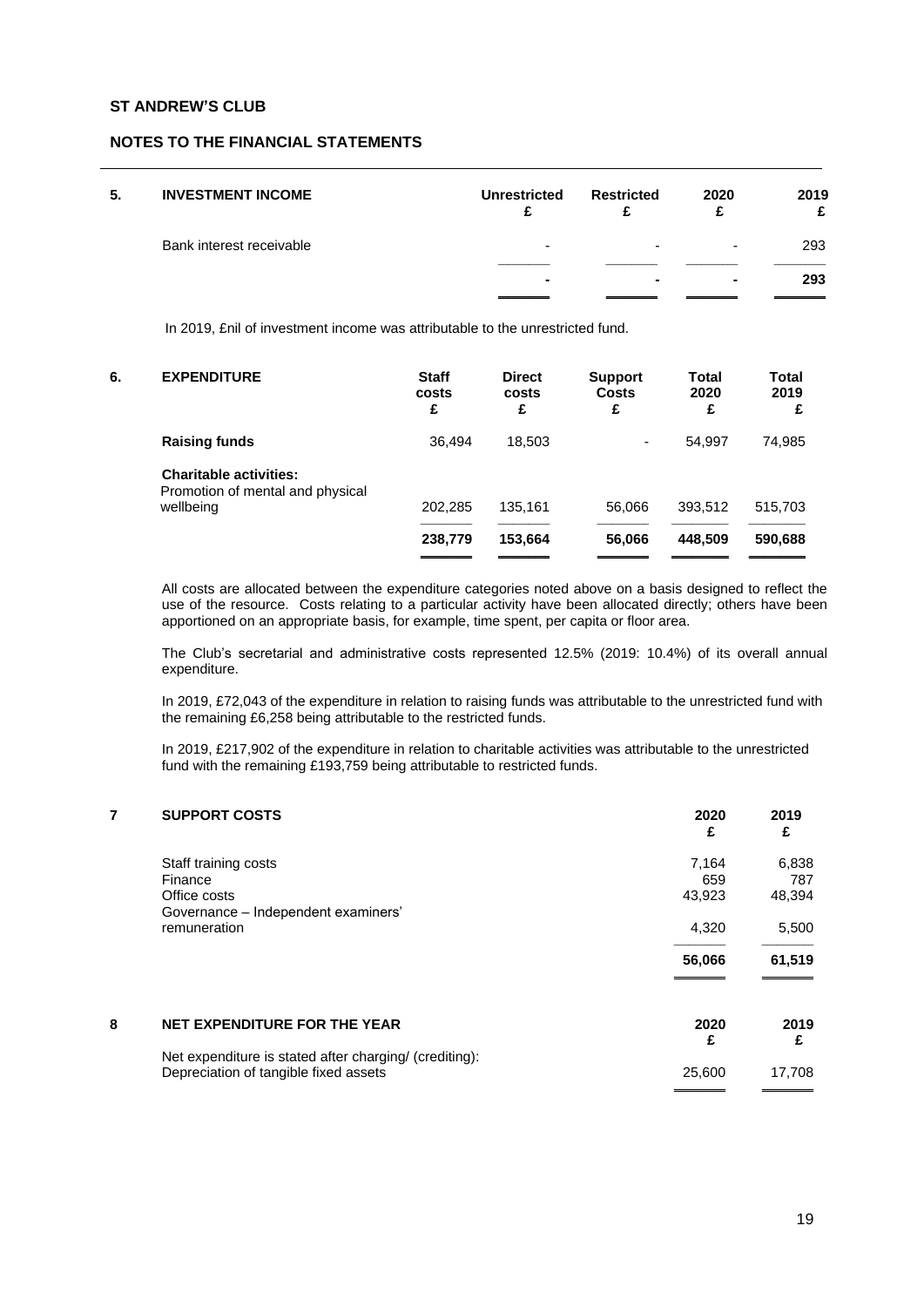### **9 ANALYSIS OF STAFF COSTS, TRUSTEE REMUNERATION AND EXPENSES AND THE COST OF KEY MANAGEMENT PERSONNEL**

One Trustee appointed in error received remuneration and other financial benefits of £10,502 (2019: £nil). This comprised remuneration of the CEO from the date of appointment as a Trustee and therefore does not relate to the role of a Trustee. This appointment was resigned on 13 January 2020.

The Trustees were not reimbursed for expenses (2019: £nil). Insurance, including Trustee indemnity insurance, of £4,930 (2019: £4,930) was taken out during the year.

| <b>STAFF COSTS</b>                                                         | 2020<br>£                 | 2019<br>£                  |
|----------------------------------------------------------------------------|---------------------------|----------------------------|
| Wages and salaries<br>Social security costs<br>Pension costs               | 228,413<br>6,903<br>3,463 | 330,259<br>20,342<br>3,766 |
|                                                                            | 238,779                   | 354,367                    |
| The number of employees whose annual emoluments were £60,000 or more were: | 2020<br>No.               | 2019<br>No.                |
| £120,001 - £130,000                                                        |                           |                            |
|                                                                            |                           | 1                          |

The General Manager received remuneration of £nil (2019: £127,689. This included settlement pay of £70,000.)

The key management of the charitable company comprised the General Manager until 31 July 2019, Interim CEO from 1 May to 1 August 2019, CEO from 1 August 2019 and Youth Club Manager from 1 May 2019. The total employee benefits of the key management personnel of the charity were £77,438 (2019: £169,022).

The average number of full time, part time and sessional employees by headcount, analysed by function was:

|                                | 2020<br>No. | 2019<br>No. |
|--------------------------------|-------------|-------------|
| Youth workers and teachers:    |             |             |
| - Full time                    | 2           | 2           |
| - Part time                    | 21          | 17          |
| Management and administration: |             |             |
| - Full time                    |             |             |
| - Part time                    |             |             |
| Fundraising:                   |             |             |
| - Full time                    | 1           |             |
| - Part time                    | 0           |             |
|                                | 26          | 23          |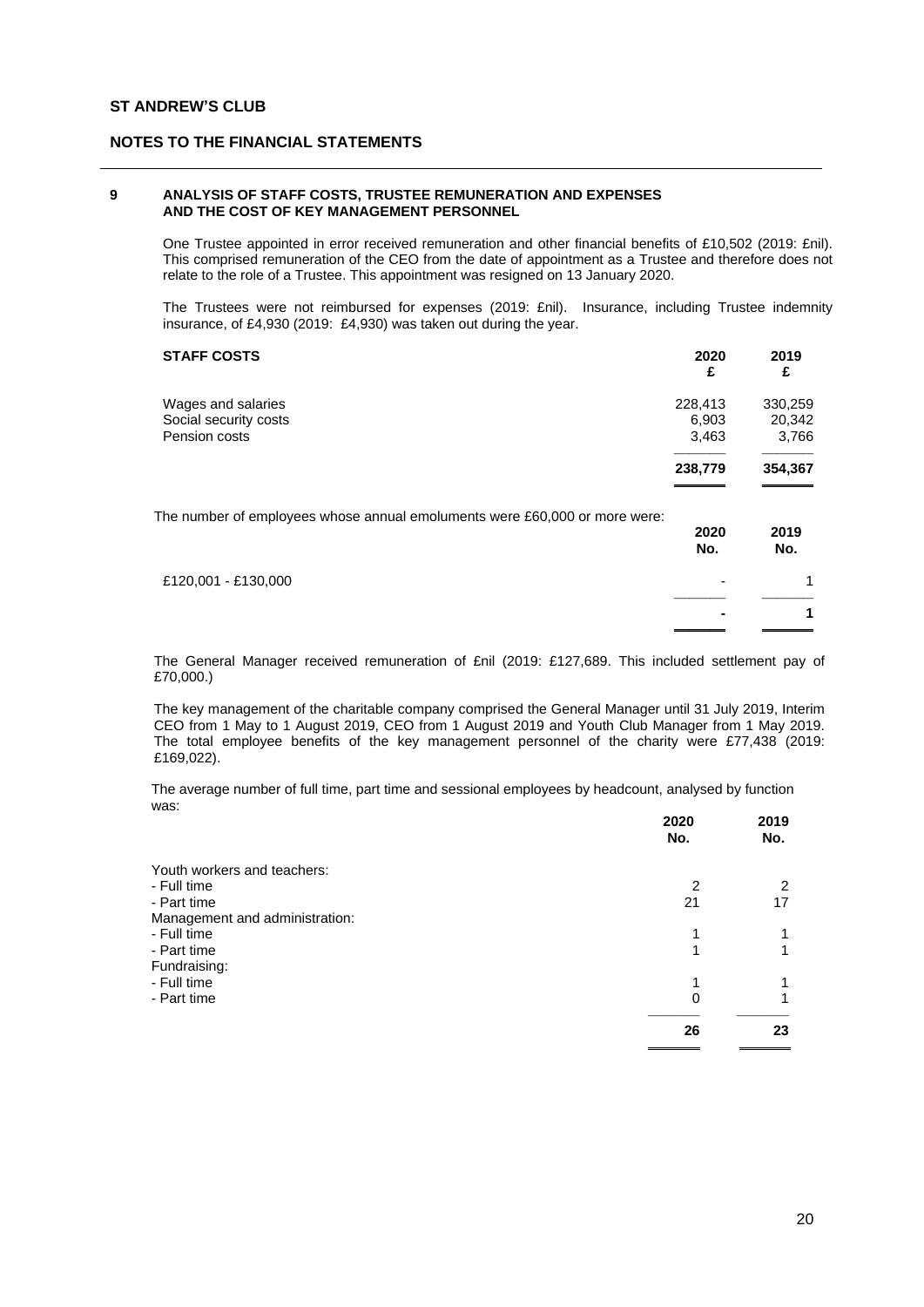### **10. TANGIBLE FIXED**

| <b>ASSETS</b>                              |                                             |                                        |                                                     |                                   |                   |
|--------------------------------------------|---------------------------------------------|----------------------------------------|-----------------------------------------------------|-----------------------------------|-------------------|
|                                            | <b>Freehold</b><br>land &<br>buildings<br>£ | <b>Fixtures &amp;</b><br>fittings<br>£ | <b>General Club</b><br>equipment &<br>vehicles<br>£ | <b>Computer</b><br>equipment<br>£ | <b>Total</b><br>£ |
| <b>COST</b>                                |                                             |                                        |                                                     |                                   |                   |
| At 1 September 2019                        | 52,864                                      | 106,067                                | 137,203                                             | 22,299                            | 318,433           |
| <b>Additions</b>                           |                                             | 12,714                                 | 29,613                                              | 4,787                             | 47,114            |
| At 31 August 2020                          | 52,864                                      | 118,781                                | 166,816                                             | 27,086                            | 365,547           |
| <b>DEPRECIATION</b>                        |                                             |                                        |                                                     |                                   |                   |
| At 1 September 2019                        |                                             | 68,629                                 | 69,534                                              | 18,626                            | 156,789           |
| Charge                                     |                                             | 6,703                                  | 18,782                                              | 115                               | 25,600            |
| At 31 August 2020                          |                                             | 75,332                                 | 88,316                                              | 18,741                            | 182,389           |
| <b>NET BOOK VALUE</b><br>At 31 August 2020 | 52,864                                      | 43,449                                 | 78,500                                              | 8,345                             | 183,158           |
| <b>NET BOOK VALUE</b>                      |                                             |                                        |                                                     |                                   |                   |
| At 31 August 2019                          | 52,864                                      | 37,438                                 | 67,669                                              | 3,673                             | 161,644           |

| 11. | <b>DEBTORS</b> | 2020<br>£ | 2019   |
|-----|----------------|-----------|--------|
|     | Prepayments    | 10,443    | 15,789 |
|     | Accrued income | 14,093    | 17,361 |
|     |                | 24,536    | 33,150 |

# **12. INVESTMENTS**

|                                                     | <b>Total</b><br>2020<br>£ |
|-----------------------------------------------------|---------------------------|
| At 1 September 2019<br>Disposals<br>Unrealised loss | 18,970<br>(880)           |
| Fair value at 31 August 2020                        | 18,090                    |

The investments are held in Barings UK Income PlusTrust and relate to the Jim Scott Bursary restricted fund (note 15).

|                                   | 2020   | 2019<br>£ |
|-----------------------------------|--------|-----------|
| Historical cost at 31 August 2020 | 13.106 | 13,106    |
|                                   |        |           |

\_\_\_\_\_\_\_\_\_\_ \_\_\_\_\_\_\_\_\_\_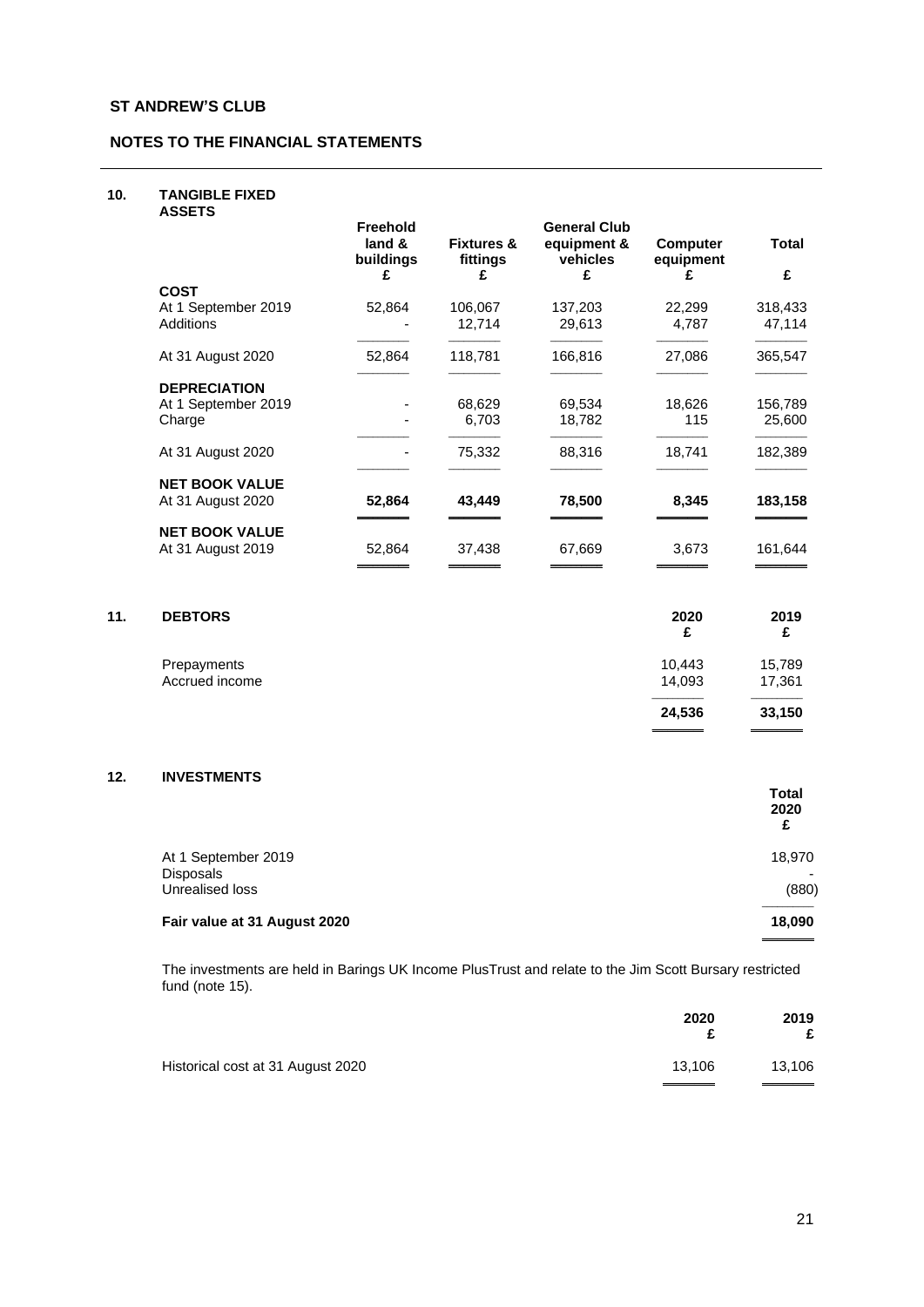| <b>CREDITORS:</b> Amounts falling due within one year | 2020<br>£                                                              | 2019<br>£                             |
|-------------------------------------------------------|------------------------------------------------------------------------|---------------------------------------|
| Other creditors                                       | 29,404                                                                 | 47,365                                |
|                                                       |                                                                        | 14,840                                |
|                                                       |                                                                        | 47,807                                |
|                                                       | 47,569                                                                 | 110,012                               |
| <b>Deferred Income</b>                                | 2020<br>£                                                              | 2019<br>£                             |
|                                                       |                                                                        | 8,000                                 |
|                                                       |                                                                        | (8,000)                               |
| Deferred in year                                      | 8,519                                                                  | 47,807                                |
| At 31 August 2020                                     | 8,519                                                                  | 47,807                                |
|                                                       | Accruals<br>Deferred income<br>At 1 September 2019<br>Released in year | 9,646<br>8,519<br>47,807<br>(47, 807) |

| 14. | <b>DESIGNATED FUNDS</b> | <b>Balance</b><br>1 Sep<br>2019 | <b>New</b><br><b>Designations</b> | <b>Designations</b><br><b>Released</b> | <b>Balance</b><br>31 Aug<br>2020 |
|-----|-------------------------|---------------------------------|-----------------------------------|----------------------------------------|----------------------------------|
|     |                         | £                               | £                                 | £                                      | £                                |
|     | Fixed asset reserve     | 161.644                         | $\overline{a}$                    | 21,514                                 | 183,158                          |
|     | Club refurbishment      | 50,000                          | -                                 | -                                      | 50,000                           |
|     |                         | 211,644                         | $\blacksquare$                    | 21.514                                 | 233,158                          |
|     |                         |                                 |                                   |                                        |                                  |

The designated funds are reserves put aside for future expenditure on Club refurbishment. The Trustees will consider this expenditure once the general reserves have reached the level as set out in the policy.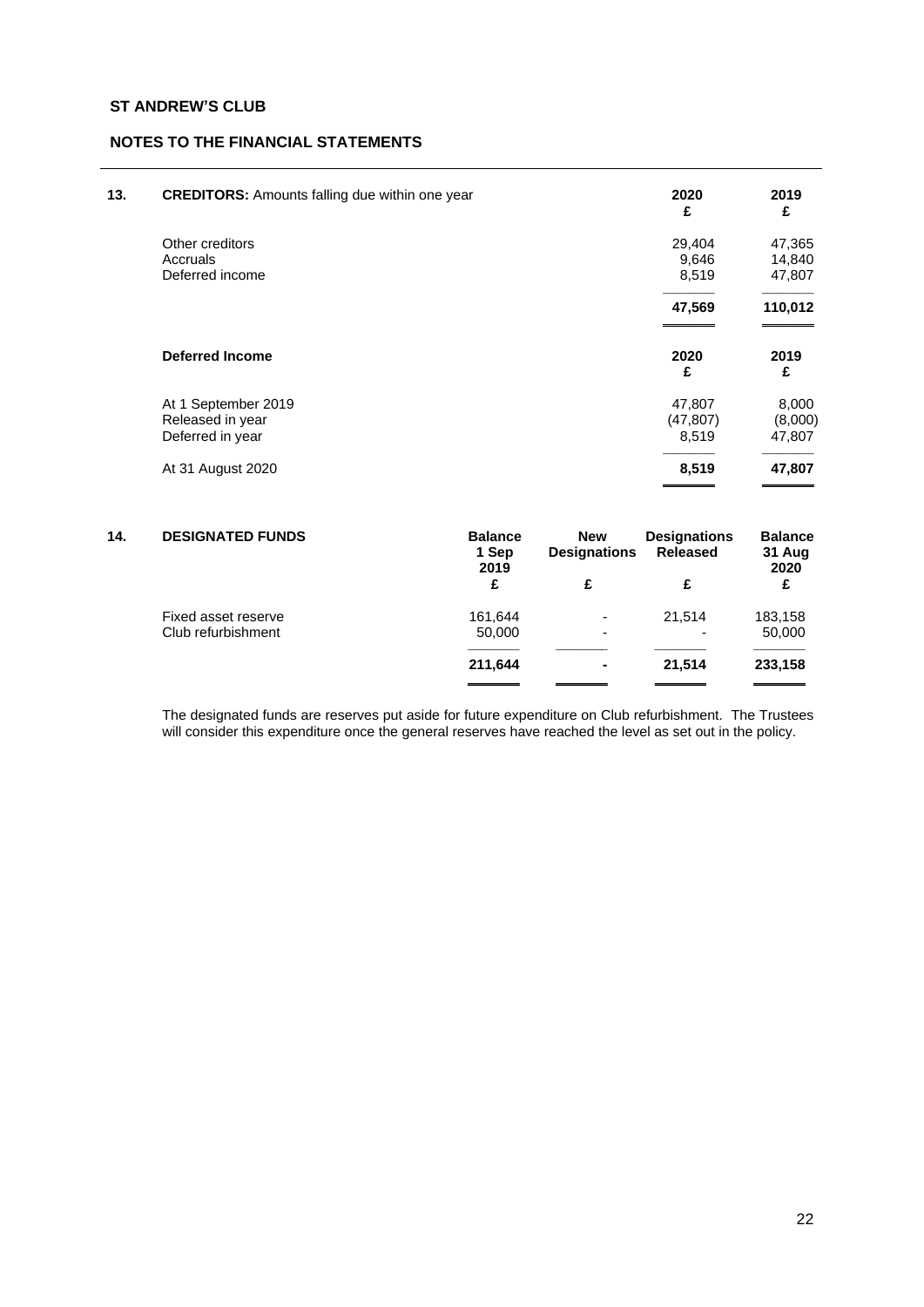# **NOTES TO THE FINANCIAL STATEMENTS**

| 15. | <b>RESTRICTED FUNDS</b>          | <b>Balance</b><br>1 Sep<br>2019<br>£ | Income<br>£ | <b>Expenditure</b><br>£ | <b>Transfers &amp;</b><br><b>Unrealised</b><br>gains<br>£ | <b>Balance</b><br>31 Aug<br>2020<br>£ |
|-----|----------------------------------|--------------------------------------|-------------|-------------------------|-----------------------------------------------------------|---------------------------------------|
|     | Jim Scott Bursary Fund           | 18,970                               |             |                         | (880)                                                     | 18,090                                |
|     | Junior Club                      | 12,670                               | 20,995      | (8, 364)                |                                                           | 25,301                                |
|     | <b>Summer Project</b>            | 1,080                                | 6,000       | (5, 423)                |                                                           | 1,657                                 |
|     | Deputy Manager Youth Worker      |                                      |             |                         |                                                           |                                       |
|     | salaries                         | 26,690                               |             | (26, 690)               |                                                           |                                       |
|     | Minibus                          | 6,846                                | 13,500      | (5, 912)                | (14, 434)                                                 |                                       |
|     | Arts and Crafts                  | 1,152                                |             |                         |                                                           | 1,152                                 |
|     | Special Effects course           | 50                                   |             |                         |                                                           | 50                                    |
|     | Thursday Night activities        | 1,800                                |             |                         |                                                           | 1,800                                 |
|     | Cookery programme: Tuesday       | 6,686                                |             | (3, 844)                |                                                           | 2,842                                 |
|     | <b>Nights</b>                    |                                      |             |                         |                                                           |                                       |
|     | Wednesday Night activities       | 240                                  |             |                         |                                                           | 240                                   |
|     | Monday Night activities          | 1,904                                |             | (1,904)                 |                                                           |                                       |
|     | Music programme                  | 1,426                                | 3,000       | (360)                   |                                                           | 4,066                                 |
|     | Friday Night activities          | 6,632                                | 7,205       | (2, 495)                |                                                           | 11,342                                |
|     | Greenpower project               | 4,070                                |             | (886)                   |                                                           | 3,184                                 |
|     | Fashion project                  | 2,000                                |             |                         |                                                           | 2,000                                 |
|     | Club activities                  | 3,081                                |             | (3,081)                 |                                                           |                                       |
|     | Youth Development Team           |                                      | 16,649      | (8,781)                 |                                                           | 7,868                                 |
|     | Youth Development Team           |                                      |             |                         |                                                           |                                       |
|     | residential                      |                                      | 4,988       | (4,988)                 |                                                           |                                       |
|     | Part time Youth Worker salaries  | $\overline{\phantom{a}}$             | 5,000       | (5,000)                 |                                                           |                                       |
|     | Christmas activities             |                                      | 2,000       | (1, 452)                |                                                           | 548                                   |
|     | Photography                      | $\blacksquare$                       | 2,994       | (2,994)                 |                                                           |                                       |
|     | Flip Out Trip Out                |                                      | 250         | (250)                   |                                                           |                                       |
|     | Outreach                         |                                      | 7,823       | (4,203)                 |                                                           | 3,620                                 |
|     | Spring Chronicle                 |                                      | 422         | (422)                   |                                                           |                                       |
|     | Cookery programme: Wednesday     |                                      | 5,099       |                         |                                                           | 5,099                                 |
|     | <b>Nights</b>                    |                                      |             |                         |                                                           |                                       |
|     | Flooring                         | $\overline{\phantom{a}}$             | 10,000      | (9,896)                 |                                                           | 104                                   |
|     | Covid-19 costs                   | $\overline{\phantom{0}}$             | 26,368      | (21, 997)               |                                                           | 4,371                                 |
|     | <b>Summer Chronicle</b>          |                                      | 362         | (362)                   |                                                           |                                       |
|     | Kitchen Social                   | $\overline{\phantom{a}}$             | 4,000       | (1,883)                 |                                                           | 2,117                                 |
|     | <b>Table Tennis Table</b>        |                                      | 1,279       | (25)                    | (1, 254)                                                  |                                       |
|     | Air Conditioning                 |                                      | 4,922       | (13)                    | (4,909)                                                   |                                       |
|     | Other small funds fully spent in |                                      |             |                         |                                                           |                                       |
|     | year                             | 26                                   | 628         | (654)                   |                                                           |                                       |
|     |                                  | 95,323                               | 143,484     | (121, 879)              | (21, 477)                                                 | 95,451                                |
|     |                                  |                                      |             |                         |                                                           |                                       |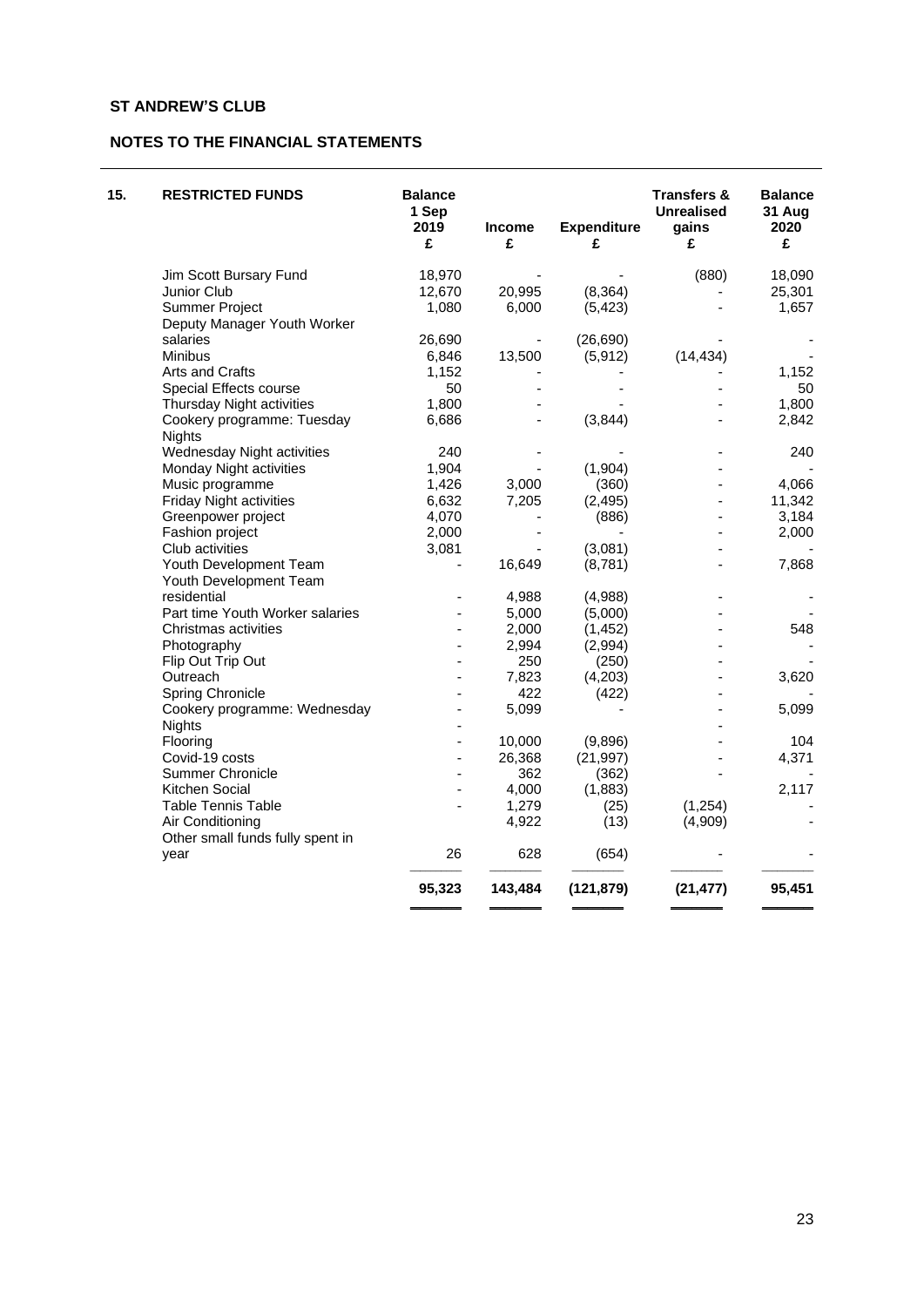### 15. **RESTRICTED FUNDS (continued)**

**Jim Scott Bursary Fund** - was established to replace bursaries given to individuals for educational purposes by a connected charity. The restricted fund takes the form of an investment portfolio, and the income as well as any gain on the asset is restricted in use. The transfers and unrealised losses are made up of an unrealised gain of £880.

**Junior Club** – this was much reduced due to Covid-19. Remaining funds from M&G Investments and Big Give Christmas Challenge 2019 will be used in the coming year.

**Summer Project** – remaining funds received from John Lyon's Charity to provide a Junior Club summer activity programme during July/August. The remaining funds will be used in the coming year.

**Cookery Programme: Tuesday Nights** – this was put on hold due to Covid-19. Remaining funds received from the Young Westminster Foundation will be used in the coming year.

**Music Programme** – this was put on hold due to Covid-19. Remaining funds received from Annette Duvollet Charitable Trust will be used in the coming year.

**Friday Night Activities** - this was much reduced due to Covid-19. Remaining funds received from Integrity International Trust will be used in the coming year.

**Greenpower Project** – this was put on hold due to Covid-19. Remaining funds received from Society of Motor Manufacturing & Traders will be used in the coming year on the kit electric car project.

**Youth Development Team** - this was much reduced due to Covid-19. Remaining funds received from Young Westminster Foundation will be used in the coming year.

**Outreach** - this was put on hold due to Covid-19 and the remaining funds received from Young Westminster Foundation were approved by the funder to tuse towards the hire of external football pitches for our 3 football teams as Covid-19 restrictions allow.

**Cookery programme: Wednesday Nights** – although much adapted to virtual delivery, this was much reduced due to Covid-19. Remaining funds received from BBC Children in Need will be used in the coming year.

**Covid-19 costs** – these were new funds to support adapting our services to Covid-19 and delivering differently. Remaining funds received from Westminster Almshouses and Mercers' Charitable Fund will be used in the coming year.

**Kitchen Social** – these were new funds to provide food for members and families during holiday projects. Remaining funds received from the Kitchen Social (the Mayor London's Fund) will be used in the coming year.

Other restricted funds with small balances, of £2K or less, carried forward to 2020-21 include grants from:

- Arts and Crafts funds received from various donors for arts and crafts activities. The remaining funds will be utilised in the coming year;
- Pimlico Million towards a Special Effects course, which was run in 2017-18 with a small balance remaining;
- The Big Give Christmas Challenge 2017 towards an outside speaker, on Thursday Nights;
- Newman's Own Foundation towards Wednesday Nights activities:
- Octavia Foundation towards a Fashion project which was put on hold in 2020 due to Covid-19;
- Westminster Foundation towards Christmas activities, which were spent over Christmas 2020;
- Rose Foundation towards replacement Flooring costs.

Other restricted funds include donations received for specific purposes that have been fully expensed in the year.

Other transfers relate to restricted expenditure that has been capitalised as fixed assets, and the undepreciated balance returned to unrestricted funds.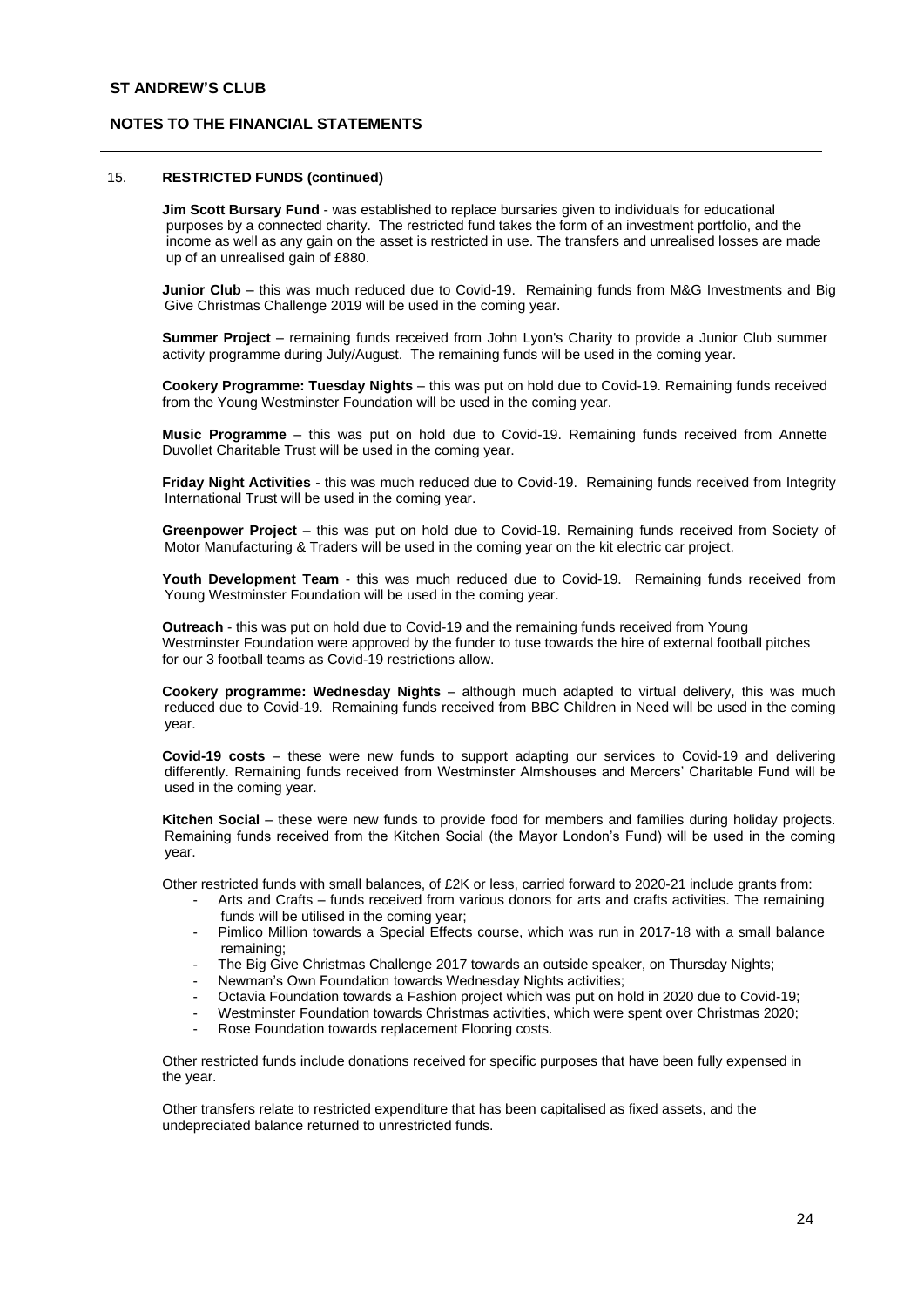# **NOTES TO THE FINANCIAL STATEMENTS**

| 15.1 | <b>RESTRICTED FUNDS - PRIOR</b><br><b>YEAR</b> | <b>Balance</b><br>1 Sep<br>2018<br>£ | <b>Income</b><br>£ | <b>Expenditure</b><br>£ | <b>Transfers &amp;</b><br><b>Unrealised</b><br><b>Unrealised</b><br>gains<br>£ | <b>Balance</b><br>31 Aug<br>2019<br>£ |
|------|------------------------------------------------|--------------------------------------|--------------------|-------------------------|--------------------------------------------------------------------------------|---------------------------------------|
|      | Jim Scott Bursary Fund                         | 19,887                               |                    | (1,500)                 | 583                                                                            | 18,970                                |
|      | Gym and Boxing Club                            | 1,300                                | 2,348              | (3,648)                 |                                                                                |                                       |
|      | Junior Club                                    | 13,117                               | 9,500              | (9, 947)                |                                                                                | 12,670                                |
|      | <b>Summer Project</b>                          | 3,000                                | 9,300              | (11, 220)               |                                                                                | 1,080                                 |
|      | Lift refurbishment                             | 385                                  |                    | (385)                   |                                                                                |                                       |
|      | Deputy Manager Youth Worker                    |                                      |                    |                         |                                                                                |                                       |
|      | salaries                                       | 34,876                               | 51,500             | (59,686)                |                                                                                | 26,690                                |
|      | <b>Minibus</b>                                 | 8,040                                | 24,000             | (25, 194)               |                                                                                | 6,846                                 |
|      | Arts and Crafts                                | 1,202                                |                    | (50)                    |                                                                                | 1,152                                 |
|      | Special Effects course                         | 50                                   |                    |                         |                                                                                | 50                                    |
|      | Thursday Night activities                      | 7,484                                |                    | (5,684)                 |                                                                                | 1,800                                 |
|      | Cookery programme                              | 1,325                                | 9,900              | (4, 539)                |                                                                                | 6,686                                 |
|      | Wednesday Night activities                     | 1,076                                |                    | (836)                   |                                                                                | 240                                   |
|      | Photography programme                          | 1,259                                |                    | (1, 259)                |                                                                                |                                       |
|      | Aerospace work experience                      | 300                                  |                    | (274)                   |                                                                                | 26                                    |
|      | Gym Floor refurbishment                        | 4,000                                | 5,000              | (9,000)                 |                                                                                |                                       |
|      | Monday Night activities                        |                                      | 7,000              | (5,096)                 |                                                                                | 1,904                                 |
|      | Music programme                                | $\overline{\phantom{0}}$             | 3,000              | (1, 574)                |                                                                                | 1,426                                 |
|      | <b>Friday Night activities</b>                 | $\overline{\phantom{a}}$             | 14,170             | (7,538)                 |                                                                                | 6,632                                 |
|      | Youth activities programme                     |                                      | 10,000             | (10,000)                |                                                                                |                                       |
|      | <b>Residential activities</b>                  |                                      | 4,988              | (4,988)                 |                                                                                |                                       |
|      | Greenpower project                             |                                      | 7,430              | (3,360)                 |                                                                                | 4,070                                 |
|      | Fashion project                                |                                      | 2,000              |                         |                                                                                | 2,000                                 |
|      | Club activities                                |                                      | 6,500              | (3, 419)                |                                                                                | 3,081                                 |
|      | Photocopier                                    | $\overline{\phantom{a}}$             | 19,125             | (19, 125)               |                                                                                |                                       |
|      | <b>Pump Repairs</b>                            |                                      | 14,316             | (14, 316)               |                                                                                |                                       |
|      | <b>Supreme Court Catering</b>                  |                                      | 3,468              | (3, 468)                |                                                                                |                                       |
|      | Other small funds fully spent in               |                                      |                    |                         |                                                                                |                                       |
|      | year                                           |                                      | 4,060              | (4,060)                 |                                                                                |                                       |
|      |                                                | 97,301                               | 207,605            | (210, 166)              | 583                                                                            | 95,323                                |
|      |                                                |                                      |                    |                         |                                                                                |                                       |